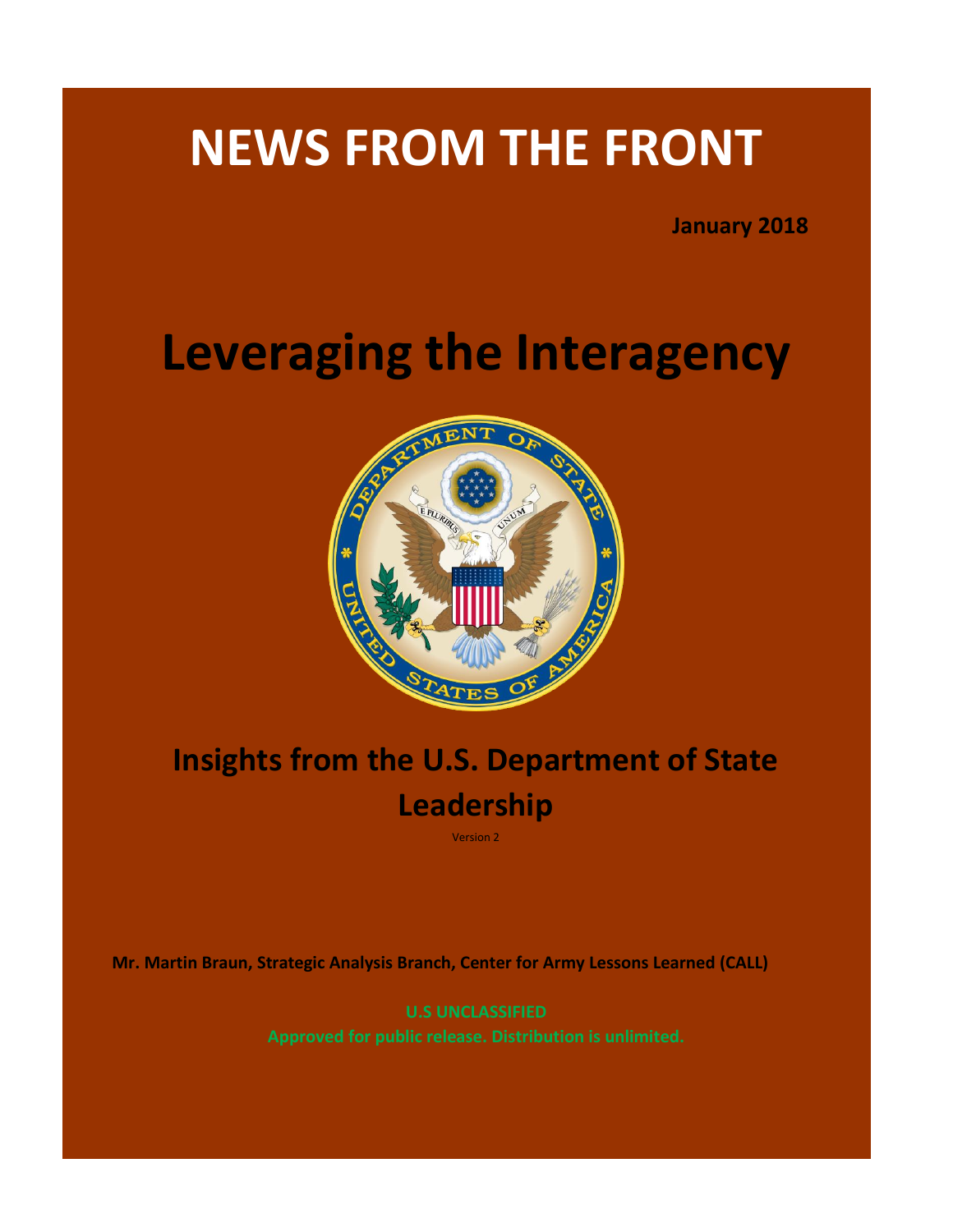

# **News from the Front: Leveraging the Interagency**

# **Insights from the U.S. Department of State Leadership**

# **DIGITAL VERSION AVAILABLE**

A digital version of this CALL publication is available to view or download from the CALL website:**http://call.army.mil**

Reproduction of this publication is welcomed and highly encouraged.

# **FOLLOW CALL ON SOCIAL MEDIA**



**https://twitter.com/USArmy\_CALL** 

**https://www.facebook.com/CenterforArmyLessonsLearned** 

The Secretary of the Army has determined that the publication of this periodical is necessary in the transaction of the public business as required by law of the Department.

Unless otherwise stated, whenever the masculine or feminine gender is used, both are intended.

**Note:** Any publications (other than CALL publications) referenced in this product, such as ARs, FMs, and TMs, must be obtained through your pinpoint distribution system.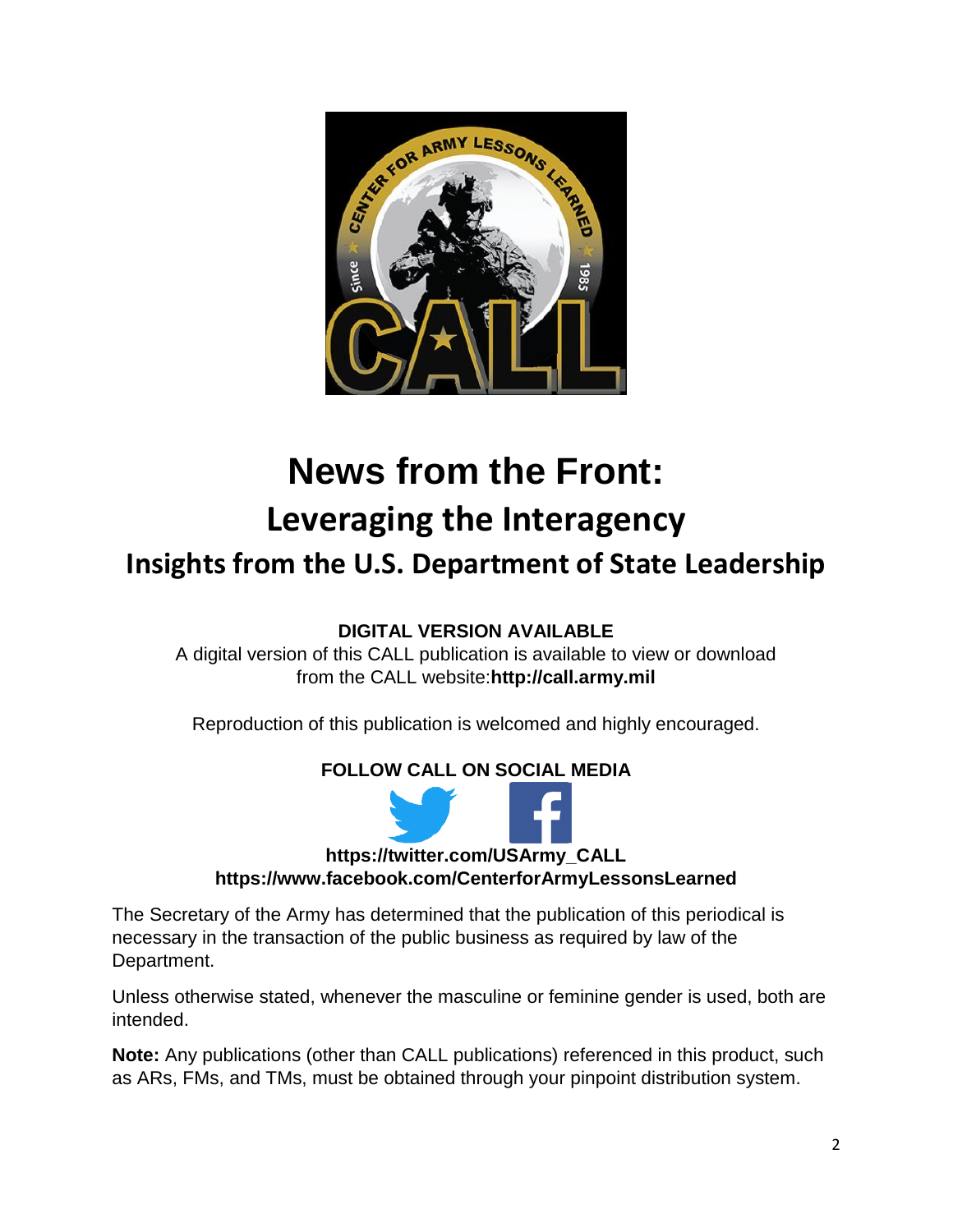# **Leveraging the Interagency Insights from the U.S. Department of State Leaders**

#### **Table of Contents**

| Introduction                                                    | Page 3  |
|-----------------------------------------------------------------|---------|
| Rebalancing National Security Policy after Afghanistan and Iraq | Page 4  |
| Interagency Leadership                                          | Page 10 |
| MRTA Takeover of the Japanese Ambassador's Residence            | Page 14 |
| Working with the Military                                       | Page 19 |
| The POLAD Program: History and Current Circumstances            | Page 25 |
| The Foreign Policy Advisor                                      | Page 29 |
| Acknowledgements                                                | Page 32 |

*Contributing authors' viewpoints and opinions do not necessarily reflect those of the U.S. Army, the Department of Defense, or the U.S. government.*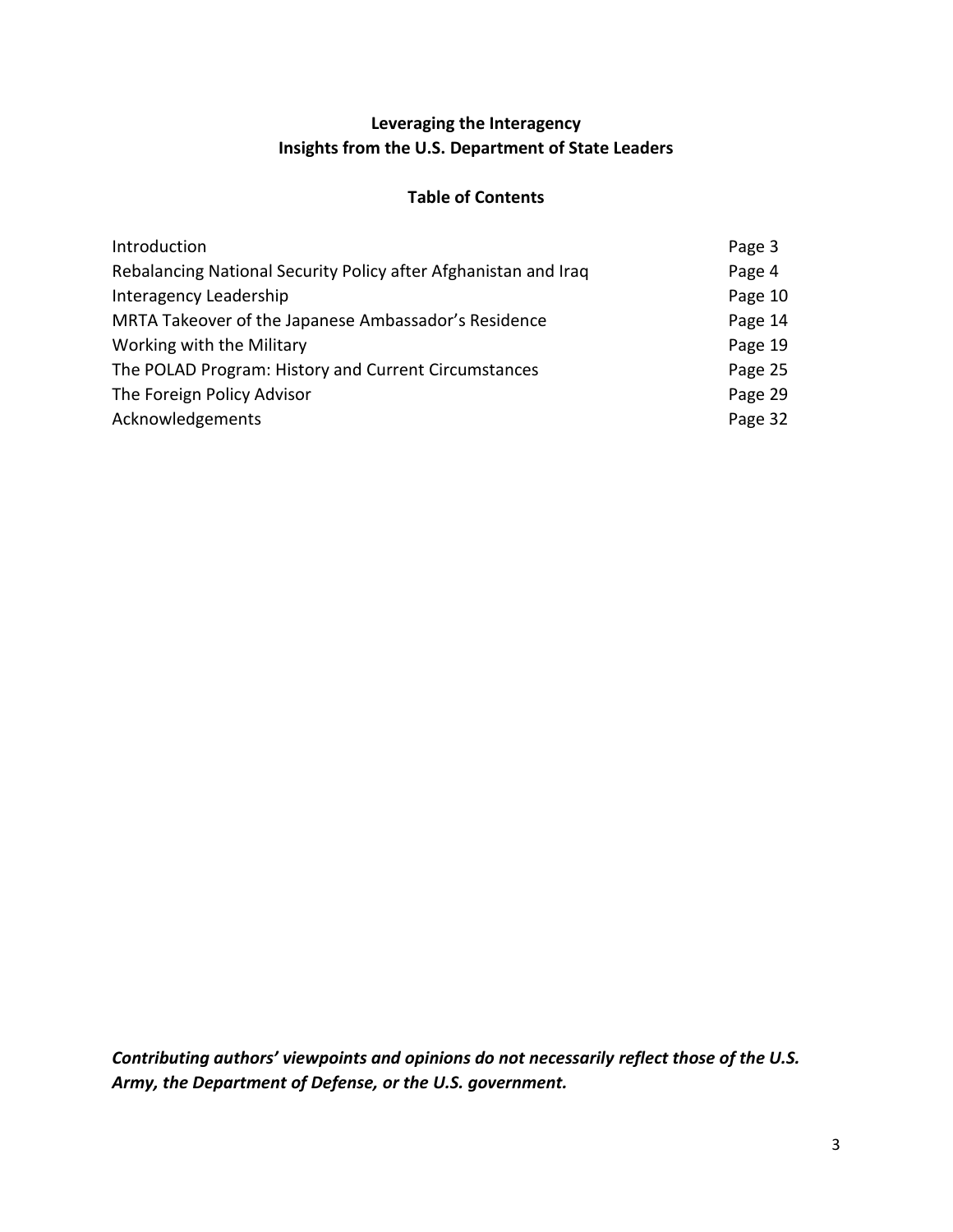#### **Introduction**

This Center for Army Lessons Learned (CALL) NEWS FROM THE FRONT (NFTF) provides insights, informed perspectives based on experiences, and highlights lessons and best practices provided by seasoned Department of State (DOS) personnel. The intent is to inform Army and Department of Defense (DOD) personnel at the echelons above brigade (EAB) level about valued skills that DOS personnel bring to the fight, inspire additional exploration and discussion about similarities and differences between the two Departments, and help build a stronger Interagency partnership.

This NFTF contains a discussion on U.S. security strategy and the need to rebalance the national security policy. It includes two original articles pertaining to counterterrorism - counterterrorism and how the U.S. military needs to develop interagency leaders, capable of performing and succeeding in the complex whole of government environment and the events surrounding the MRTA takeover of the Japanese Ambassador's residence and lessons learned by both the DOS and DOD. It also contains articles that provide insights on things that Foreign Service officers need to know when they're working with the US military, a brief history of the Political Advisor (POLAD), and experiences and insights as the POLAD to US Army South.

The U.S. military recognizes the importance of the Interagency and publishes guidance on working with the Interagency. Joint Publication (JP) 5-0, *Joint Operation Planning*, provides current doctrine for conducting joint, interagency, and multinational planning activities across the full range of military operations. JP 5-0 forms the foundation of joint warfighting doctrine, builds the roadmap for the U.S. military to operate as a joint team, and embraces the "one team, one fight" paradigm in which the DOS is an equal partner during operations and activities overseas. Joint Publications 3-08 and 3-33 also give detailed guidance on working with Interagency organizations. Army Doctrine Publication (ADP) 6-0 provides principles for successful mission command: *building cohesive teams* through mutual trust and creating shared understanding. While the publications named above are not an exhaustive list of documents that drive the Army to work closely with the DOS, they provide guidelines and examples of both why and how the Army works with the DOS.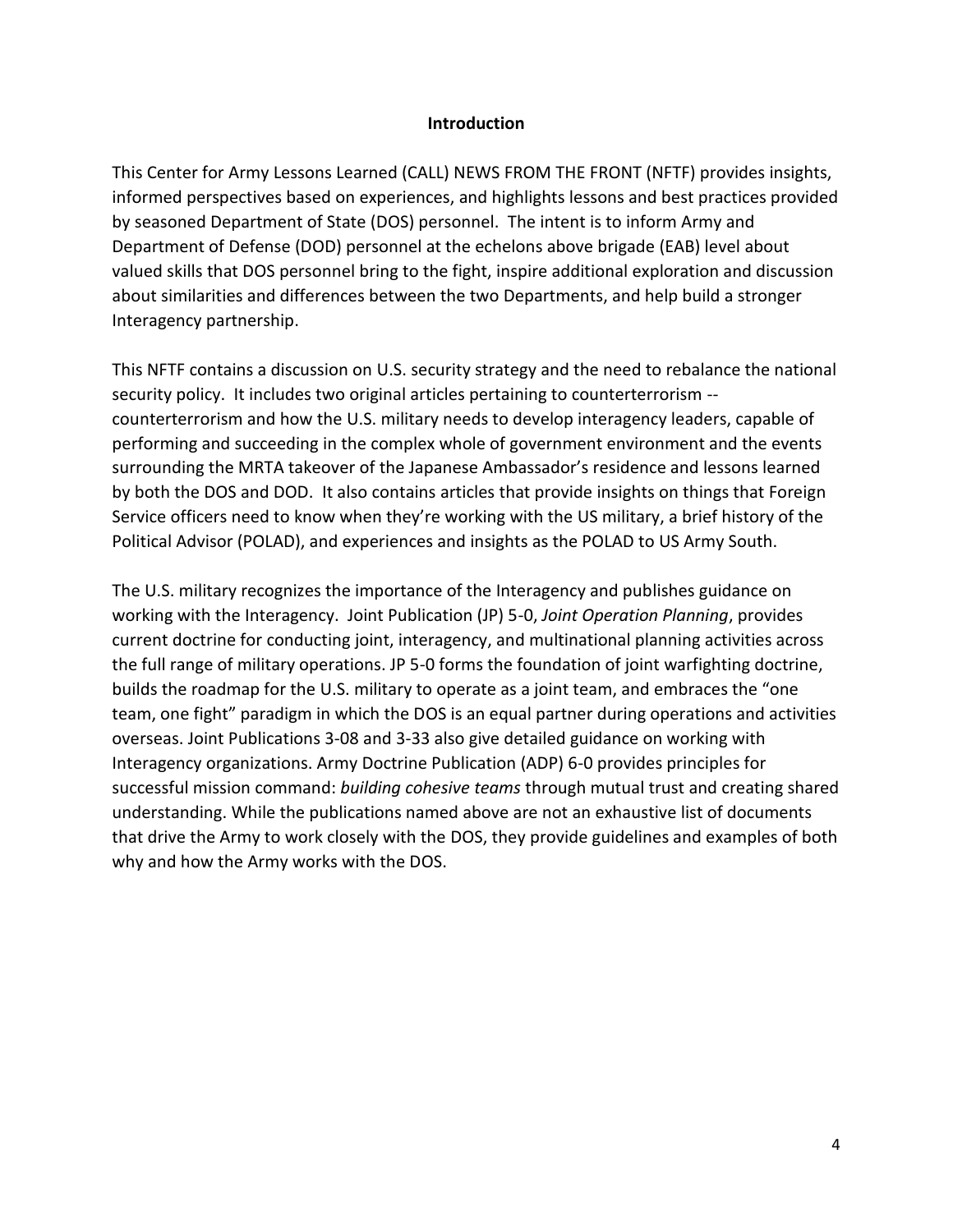# **Rebalancing National Security Policy after Afghanistan and Iraq**

*It is time to educate the American people about national security fundamentals, so we can conduct a meaningful reassessment of our current strategy.* 

Thomas E. McNamara

*Ambassador. Thomas McNamara provides a historical perspective of the US security strategy and discusses the need to rebalance the national security policy, principles for that strategy, the balance between diplomacy and use of force, and concludes with a cautionary observation.*

*First published in the Foreign Service Journal, October 2013 This redacted article is adapted from his May 23 address to the Foreign Affairs Retirees Association of Northern Virginia.* 

*From 2006-09 Ambassador McNamara was Program Manager for the Information Sharing Environment, a senior position established by the 2004 Intelligence Reform Act. Reporting to the President, the Congress, and Director of National Intelligence, he advanced capacity for "connecting the dots" and transforming all levels of government information management to bring government into the 21st C. information age.* 

*Amb. McNamara left government in the late 1990s, and returned after 9/11 at the request of the Secretary of State to be his Senior Advisor on terrorism and homeland security. He has served as Assistant Secretary of State, Ambassador to Colombia, Special Assistant to the President, Ambassador for Counter Terrorism, Special Negotiator*  for Panama, and other senior positions. From 1998 to 2001 he was President and CEO of the Americas Society and *Council of the Americas in New York.* 

*A career diplomat with postings in Colombia, Russia, Congo, and France, his expertise in politico-military issues, include terrorism; arms control; non-proliferation; regional security. His extensive writings on international security have appeared in Washington Post, NY Times, Los Angeles Times, Miami Herald, and in academic books and publications. He has been interviewed on PBS's News Hour, CNN, NPR, BBC and other national and international news media.* 

*He is currently Adjunct Professor in the Elliott School of International Affairs at The George Washington University and Manhattan College, and President of the Diplomacy Center Foundation, a private partner of the Department of State, building the nation's first ever museum and educational Center completely devoted to American diplomacy. Amb. McNamara is the third recipient of the National Intelligence Distinguished Public Service Medal. His other awards include the State Department's Distinguished Service Medal, and La Gran Cruz de Boyaca - Colombia's highest civilian honor.* 

Over the past 500 years, every major war has ended with the combatant powers reassessing their interests, relationships and power, then crafting new strategies to guide policy in the postwar world. Not all these reassessments, however, produce coherent, consistent strategies. Since 1898 the United States has fought five major conflicts, and emerged from two of them with viable strategies: the Spanish-American War and World War II. After two others—World War I and the Cold War—we failed to produce viable strategies. The fifth conflict, which I call the Post-9/11 Wars, is ending now, and we face the challenge of another assessment. Unfortunately, we seem ill-prepared for the challenge. One example symbolizes the shortsightedness that hobbles our current politics and thinking. In February 2011 the House Appropriations Committee decided that only Defense, Veteran Affairs and Homeland Security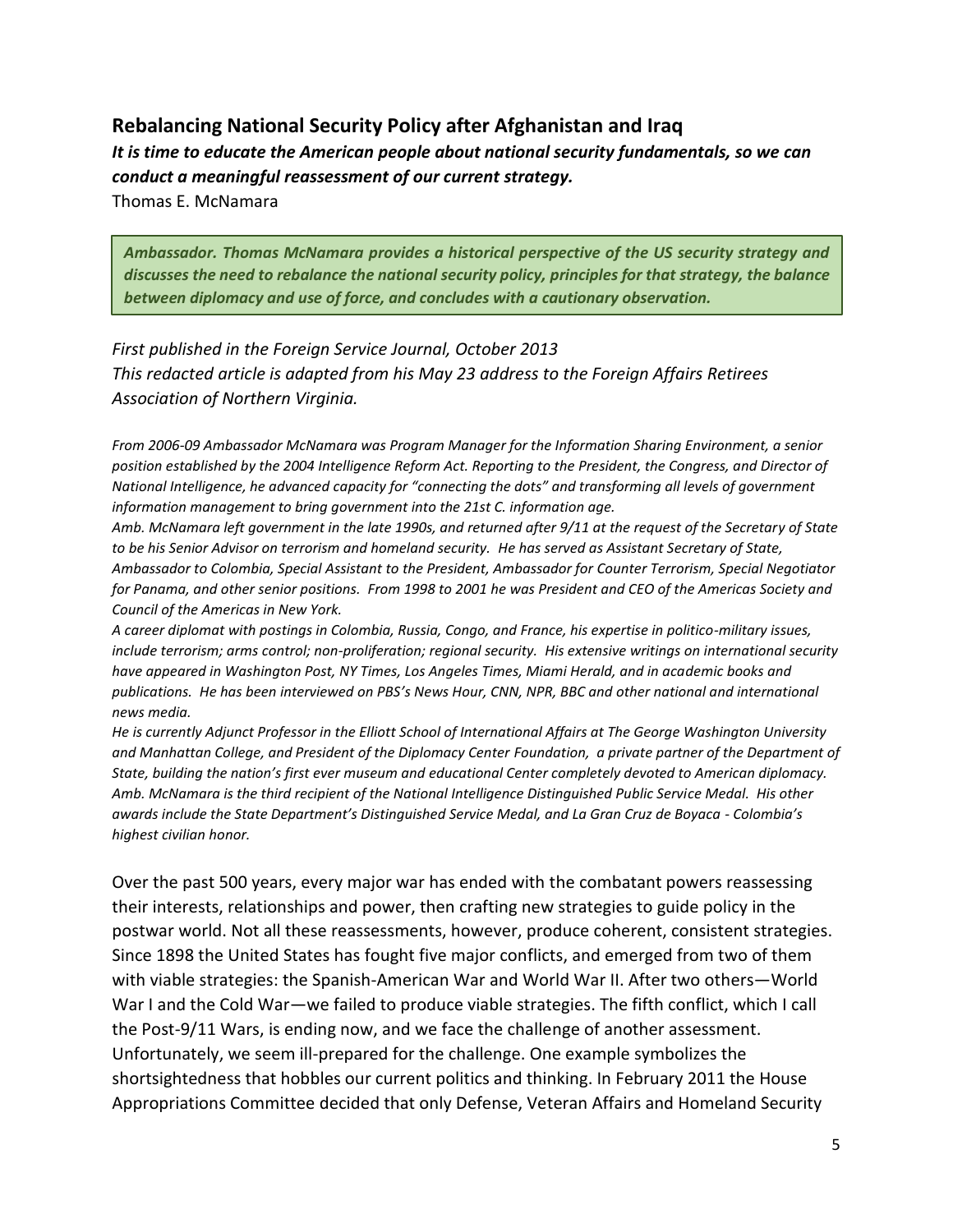constituted "the national security budget," where it would allow no cuts. It then cut the budgets of the foreign affairs agencies. This decision prevails in the House today. Such choices prove the wisdom of that great strategic thinker, Pogo, who observed: "We have met the enemy, and he is us."

# **What Went Wrong?**

After a good start by President George H.W. Bush, we decided "it's the economy, stupid," and focused inward. As a result, we prospered domestically, but with no viable strategy; and we were tentative and inconsistent internationally. Overly involved in Somalia, we departed ignominiously. We hesitated over NATO expansion, and in strategically important Yugoslavia, and then stood and watched the Rwandan genocide. In Haiti, we got it right—on our second try.

We were not alone in our hesitancy. Our European allies, older and supposedly wiser, obsessed over the European Union and dismantled their militaries. Also lacking a strategy, they badly fumbled the Balkan and Caucasus crises in their own backyard. These mistakes cost, as power ebbed away.

After 9/11 a "pendulum swing" (to which Americans are susceptible) made us overconfident and impulsive. We adopted another false slogan, "global war on terror." President Bush 43 said history offered no guidance for this unique, new, global threat—which was neither unique nor global.

We enjoyed initial success against the Taliban and al-Qaida, but without a strategic vision, mission creep led to a decade-long attempt to restructure Afghan society—ignoring the country's history, culture and politics, as well as South Asian power relationships. Secretary of Defense Donald Rumsfeld's declaration that "The mission determines the alliance; the alliance does not determine the mission" epitomized the hubris of the time.

Without finishing Afghanistan, or pausing to think, we sought another monster to destroy and started a second land war in the region. The administration belittled its partners' concerns about Iraq, and offered widely-differing explanations and objectives for the intervention, including the belief that it could transform the Middle East.

Because the two wars competed for scarce resources, neither got enough. Both campaigns were conducted off-budget, sapping our economic strength. These expensive, inconclusive conflicts have contributed mightily to our economic, political and military deficiencies today.

"Leaders who cannot explain strategy, or mistake tactical success for strategic strength, fail in an essential duty."

We suffered from strategic astigmatism by following slogans, not coherent strategy.

It is time for a reassessment, and time to educate the American people in national security fundamentals. Leaders who cannot explain strategy, or mistake tactical success for strategic strength, fail in an essential duty.

Both in the White House and in Congress, leaders of both parties have been guilty of this failure. By contrast with the aftermath of World War II, they have neither debated national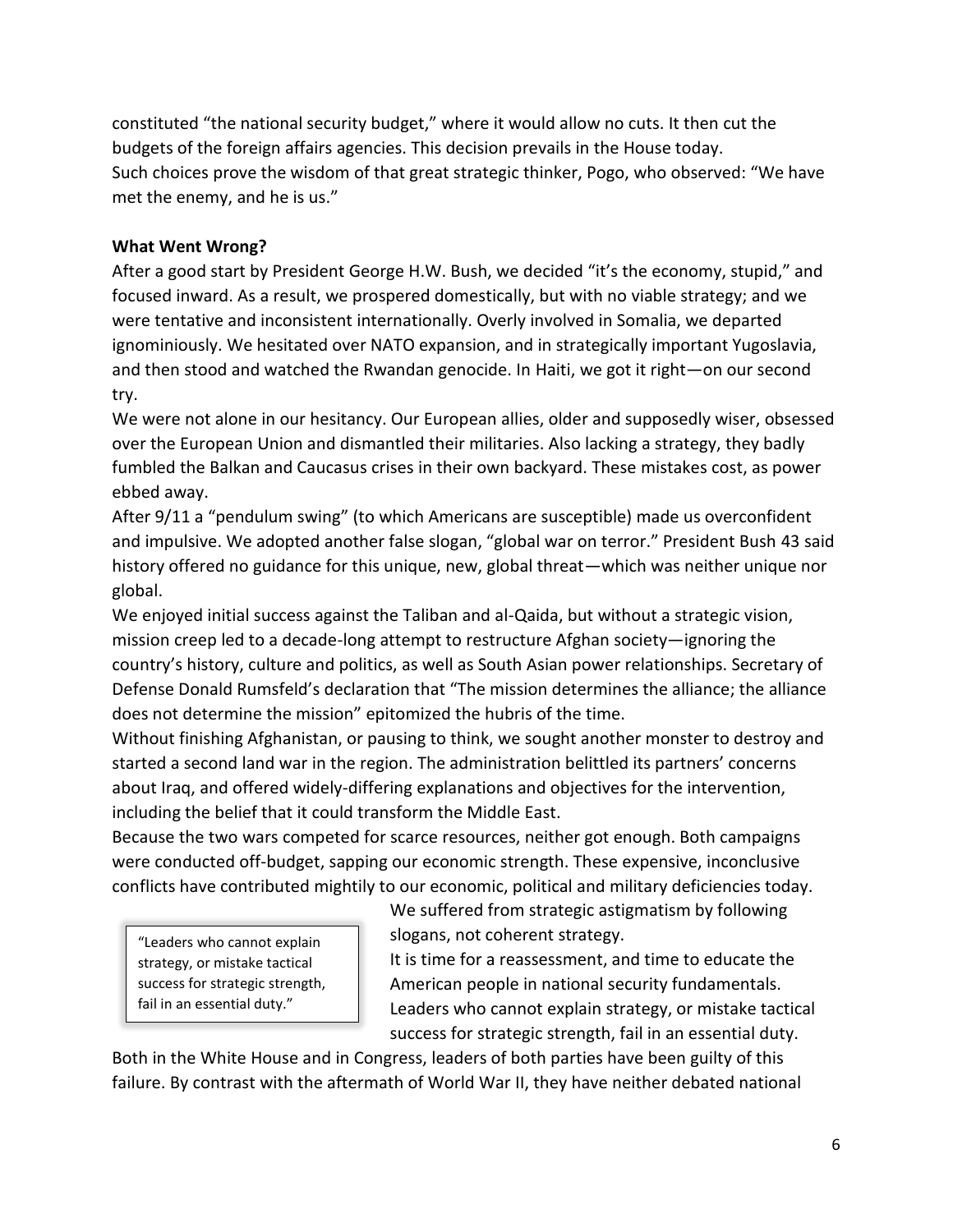strategy nor drawn the public into a discussion of it. Instead, our leaders are mired in petty, partisan bickering over inconsequential matters.

As a result, national misconceptions about the respective roles of foreign policy and military policy cloud our thinking, distort our worldview and overstate our ability to change that world.

## **Rebalancing the Elements: Foreign Policy**

Let's begin with foreign policy, and its means of implementation, diplomacy. The House Appropriations Committee's benighted and destructive deprecation of foreign policy is symptomatic of a distorted view of this central pillar of national security. Congress's disregard for diplomacy and fascination with force undermine national security.

The attitude reflects recent American impatience with the complexities of foreign policy, and a desire for simple, tough-guy quick fixes. Military action tends to evoke positive popular and congressional responses, at least initially. Yet the use of force is never quick, simple or costfree.

To rebalance strategy, our leaders must revalue foreign policy. Since Richard Nixon, we have not had an articulate president explain the strategic role of foreign policy to the American people. President George H.W. Bush understood and valued diplomacy, but could not articulate "the vision

"To rebalance strategy, our leaders must revalue foreign policy."

thing." His successors neither articulated it nor understood it. This has left the public adrift and our policy weak.

Today we again face protracted struggles, not unlike the Cold War. We can start a national discussion by recalling three Cold War lessons, which largely explain our success in that 45-year effort, as well as our failures in the two decades since.

- We succeeded primarily through vigorous diplomacy, backed (not led) by a strong, properly structured military force.
- We were strongest when we attracted, not demanded, the support of our allies and partners. As part of our outreach, we accommodated their interests and viewpoints.
- We cultivated our economic, political, cultural and ideological power, while neither ignoring nor exaggerating military power. The Cold War is an excellent example of how complex power levers, manipulated wisely, can reduce the need for force, and succeed efficiently and effectively.

# **The Shield and the Sword**

Seventy years ago, during World War II, Walter Lippmann wrote a book, *Foreign Policy: Shield of the Republic*. As the title suggests, the Shield, foreign policy, comes first and, when properly used, reduces the need to employ the Sword, military force. The role of foreign policy in peacetime is to hold up the Shield and to guide the Sword. Properly balanced, the two work symbiotically.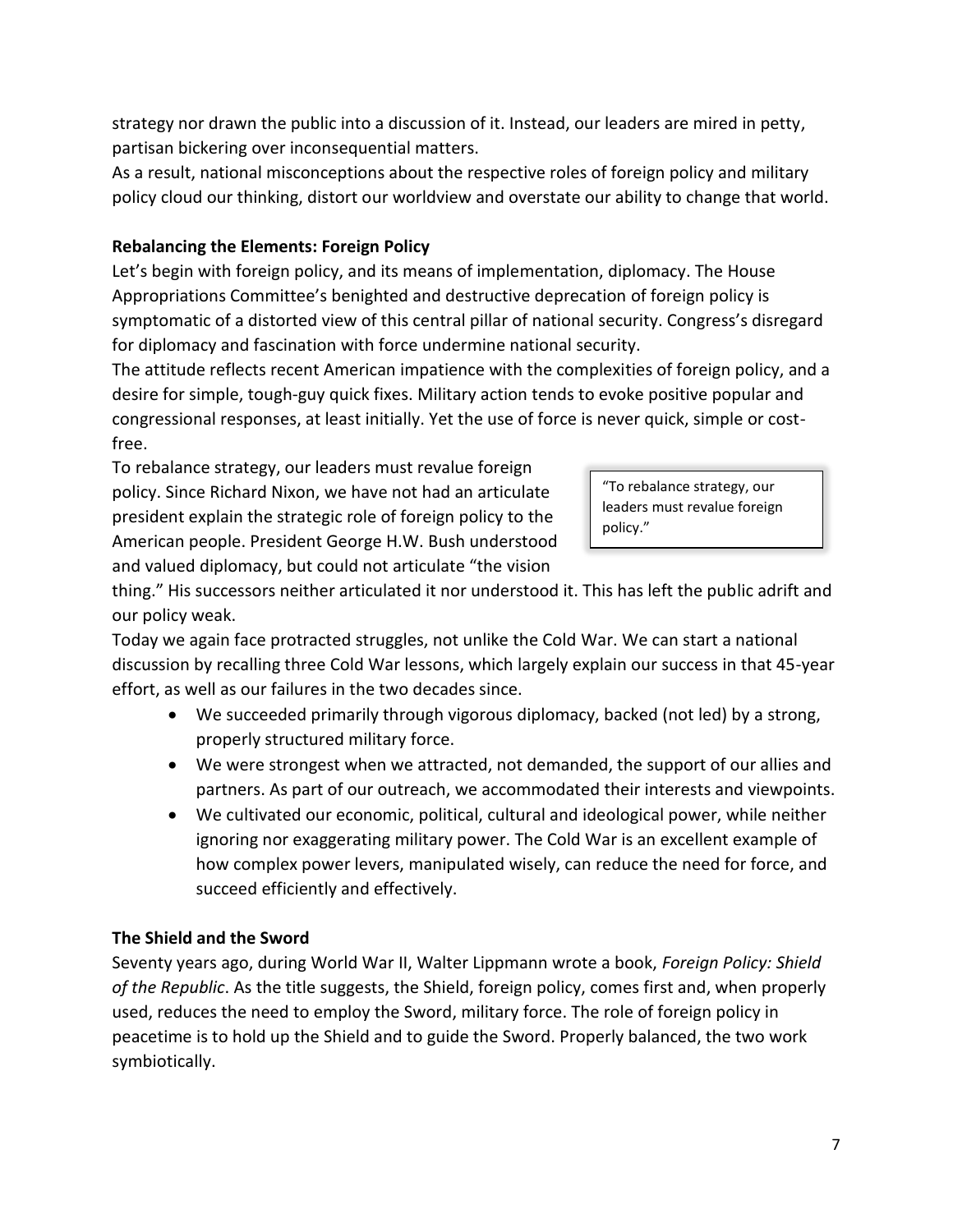No recent president has used the bully pulpit to proclaim this central tenet. Our leaders are not telling the public that the Shield is the most cost-effective method to defend the republic, and that the Sword backs up our policies. We rightly support our military, yet Congress denigrates diplomacy and beggars foreign policy through budget cuts. Its persistent and consistent message to the public is this: military force counts; diplomacy is a waste of money. Foreign policy and diplomats are like football linemen—noticed only for mistakes. The public does not understand that these linemen build and maintain the alliances and coalitions, increasing the effectiveness of the Sword. In ordinary times, diplomats are the peacekeepers. Unfortunately, diplomacy is largely conducted overseas and out of sight. It has a weak constituency compared to the huge military-industrial complex that dominates our Congress and blinds it to military limitations. There is neither a diplomatic-industrial complex, nor a Chamber of Diplomacy supporting foreign policy.

After Benghazi, diplomacy has gotten more recognition, but for the wrong reasons. Our major

"Ignorance of the role of foreign policy is a strategic weakness."

problem is not bad talking points, or defending our embassies. Ignorance of the role of foreign policy is a strategic weakness. That is the problem we need to focus on, not finding scapegoats for the tragedy in Benghazi.

In our approach we differ from our British allies, who long ago learned that the Shield is their first and best defense, and is almost always more efficient and effective than the Sword. Such an understanding is the way to long-term success.

## **Rebalancing the Elements: The Military**

Far from disparaging military power, I welcome it. After all, a foreign policy unsupported by adequate military power is sterile and unsuccessful. At the same time, military force not guided by a coherent foreign policy is reckless and destructive.

Because we have forgotten that truth, we suffer from a form of national narcissism; we have fallen in love with our own military might. We have been excessively militaristic since 9/11. Our military leaders understand the problem and are not infatuated with force. Admiral Mike Mullen, chairman of the Joint Chiefs of Staff, has flatly declared that "U.S. foreign policy is still too dominated by the military." He amended the Weinberger-Powell Doctrine with Mullen's Corollary: We will commit military force "only if and when the other instruments of national power are ready to engage, as well."

Along the same lines, former Secretary of Defense Bob Gates said specifically that military operations should be "subordinated to measures aimed at promoting better governance, economic programs that spur development, and efforts to address the grievances among the discontented." That sounds strikingly like what diplomats do every day.

An intensive national debate established a balanced strategy after World War II. The wisdom of those "present at the creation" laid the foundation for successes by eight presidents, who adopted and adapted the strategy of containment. In his book, Lippmann defined a correct, effective foreign policy based on a principle we seem to have forgotten: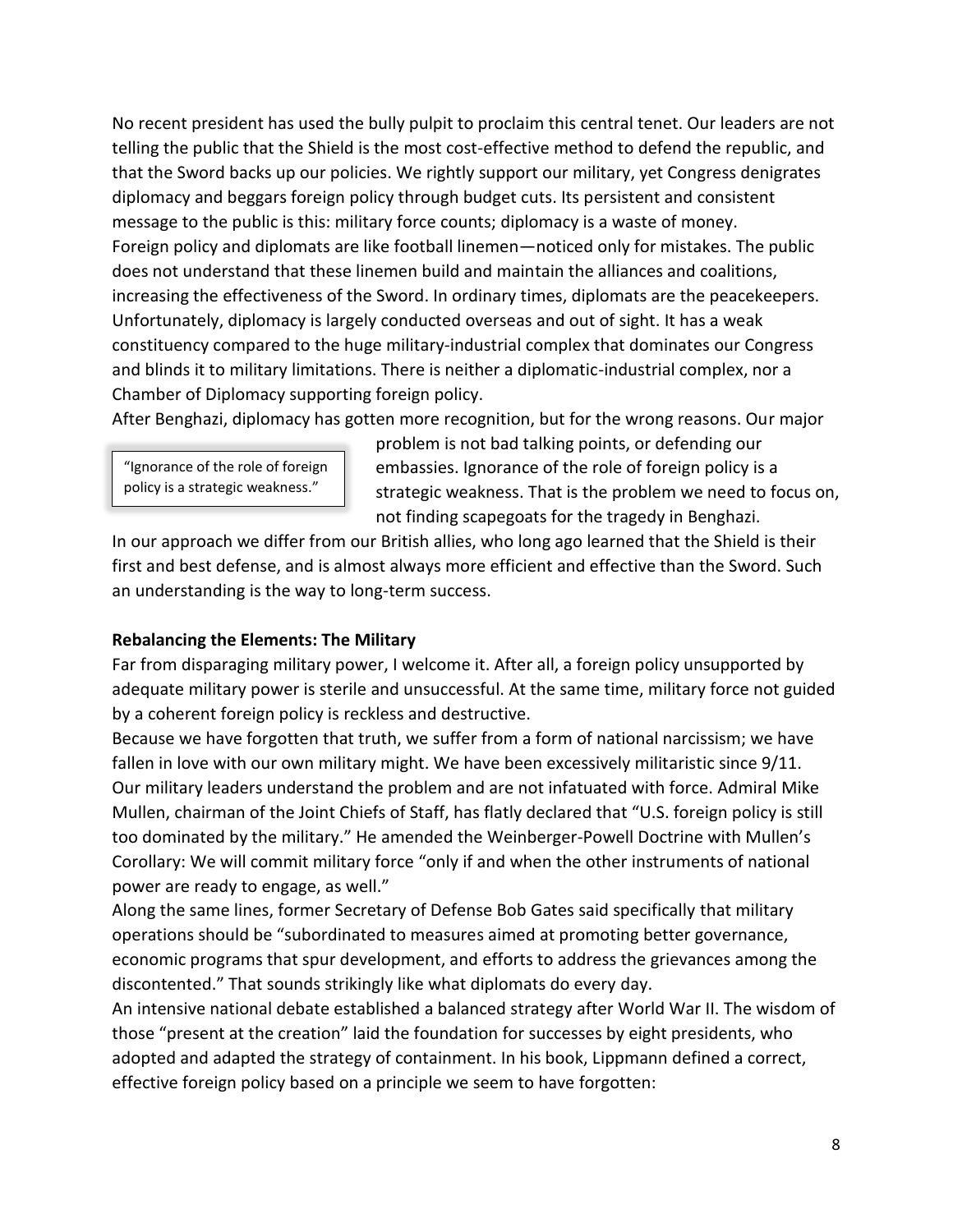*"In foreign relations, as in all other relations, a policy has been formed only when commitments and power have been brought into balance. … [T]he nation must maintain its objectives and its power in equilibrium, its purposes within its means and its means equal to its purposes. Its commitments related to its resources and its resources adequate to its commitments. … [Without this principle] it is impossible to think at all about foreign affairs."*

Lippmann's admonition remains valid 70 years later. Our policies today are in disequilibrium. The world has changed.

It is less dangerous, but also more complicated, than it was during the Cold War. We now risk suffering a thousand cuts, not one massive strike.

But instead of aligning our military structures, doctrines and missions to reflect this understanding, we have abused and exhausted our military personnel and equipment. Our armed forces always salute and say "can do," even when they never should have been asked. Lacking strategic priorities, America has overused the Sword, so that its blade is now chipped and dulled.

And these are only the political-military policies. Industrial, financial, trade, environmental, refugees, human rights and nonproliferation policy all need strategic prioritization. Strategy is about priorities, yet our pendulum swings demonstrate we have not established priorities. Tactics rule when strategy is uncertain, and the nation is weakened.

Today presents the best opportunity since 1993 to rebalance national security. Fortunately, the beginnings of that process are already visible. President Barack Obama and our military leaders deserve credit for recognizing the need to reassess, rebuild at home and revivify alliances and partnerships. A national discussion of national security strategy is the next step.

## **Toward a Post-9/11 National Security Strategy**

Here are some principles for that strategy:

- Domestic strength is absolutely fundamental. Our strongest assets are our economy, society, culture, political institutions and democratic ideology. Let us rebuild these first, without partisanship.
- The essence of strategy is to balance commitments with capabilities by setting priorities that recognize our strengths and limitations. Our reach should exceed our grasp only in our aspirations, never in our actions.
- We should restructure our military and diplomatic resources so each plays its proper role. Flexibility, agility and imagination are critical. In peacetime, the Shield guides the Sword, which is used only when the Shield is insufficient.
- We should strengthen alliances, partnerships, international organizations and relations with new, emerging powers. No great nation has remained great, except as the leader of a powerful coalition.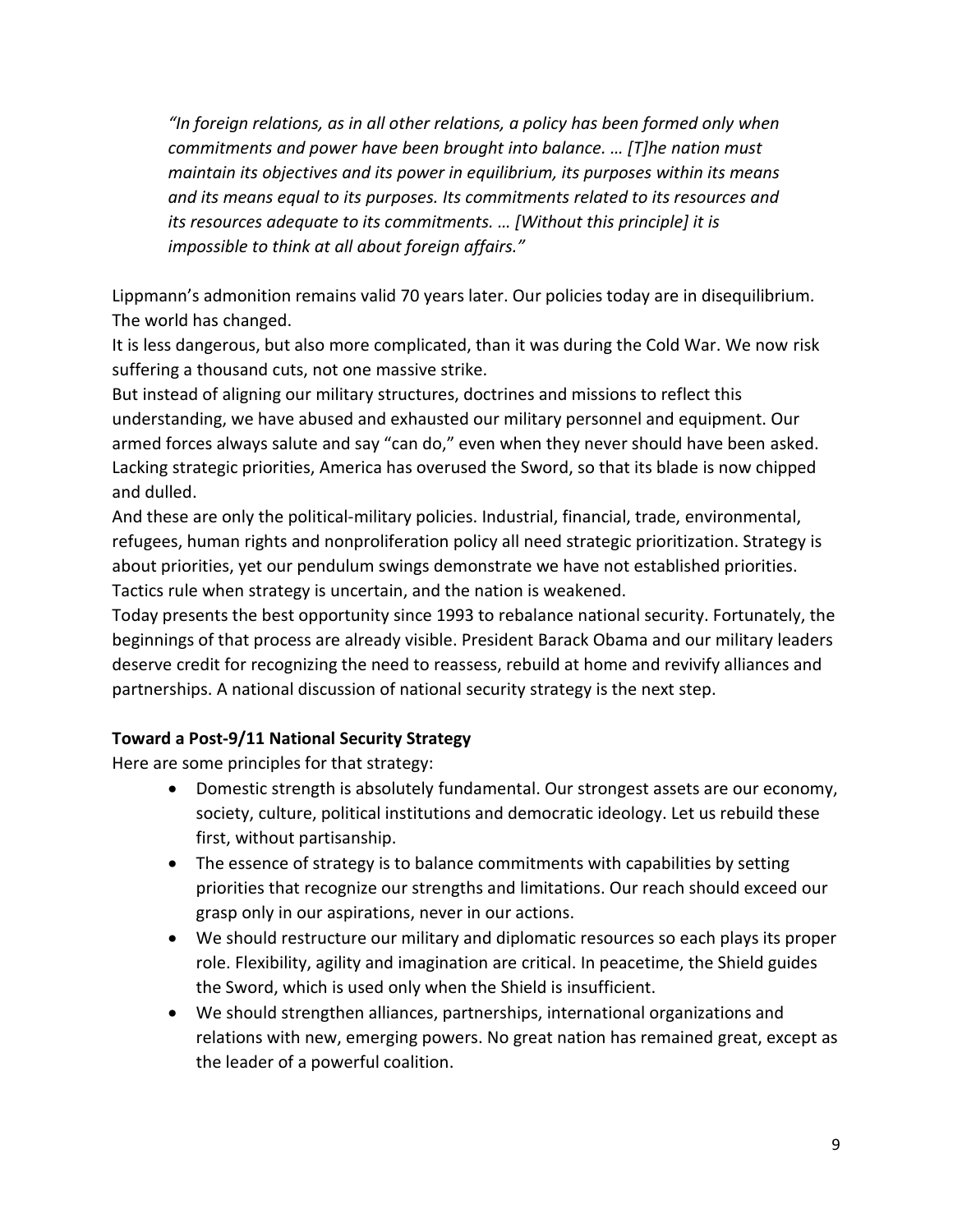- We should work hard, but patiently, to promote international stability, the rule of law and respect for liberty, and should give a high priority to transnational issues. At the same time, however, we must understand and accept that most nations' interests are different from ours.
- Regional Issues
- Our Asia-Pacific "pivot" should make clear our desire that no one nation dominate the region.
- With that in mind, we should maintain our Asian-Pacific regional alliances and presence, and strengthen partnerships. These threaten no one, but they enhance regional stability, as they did in Europe during the Cold War.
- We cannot and should not "contain" China, but should pursue mutually beneficial cooperation and encourage Beijing to assume a stabilizing role as a major power.
- We should continue to support NATO and a revitalized European Union, whose members should employ active leadership in Europe and well beyond. Promoting democracy and development in Eastern Europe continues an important objective, but must be balanced with mutually beneficial relations with Russia—even as Russian democracy fails.
- We should encourage modern, pluralist societies in Africa, the Middle East and throughout the Muslim world, discouraging radical ideologies that espouse rigid, militant intolerance. But we should actively oppose only regimes that are actively hostile to us.
- In our Western Hemisphere neighborhood, democratic stability with economic and social development must be our focus, especially in Mexico, Brazil and the Caribbean. A hemisphere-wide free trade agreement should be a cornerstone strategic objective.

## **Bucking the Trend**

Let me end as I began, on a historical note—a cautionary observation, not a prediction. For the past 500 years, the world's leading power at the turn of each century has lost that position within the first 30 to 50 years of the new century. If we are to buck that historical trend, we will need to be much smarter and more agile than we have been recently.

Fortunately, we have managed that feat before. And we can do so again.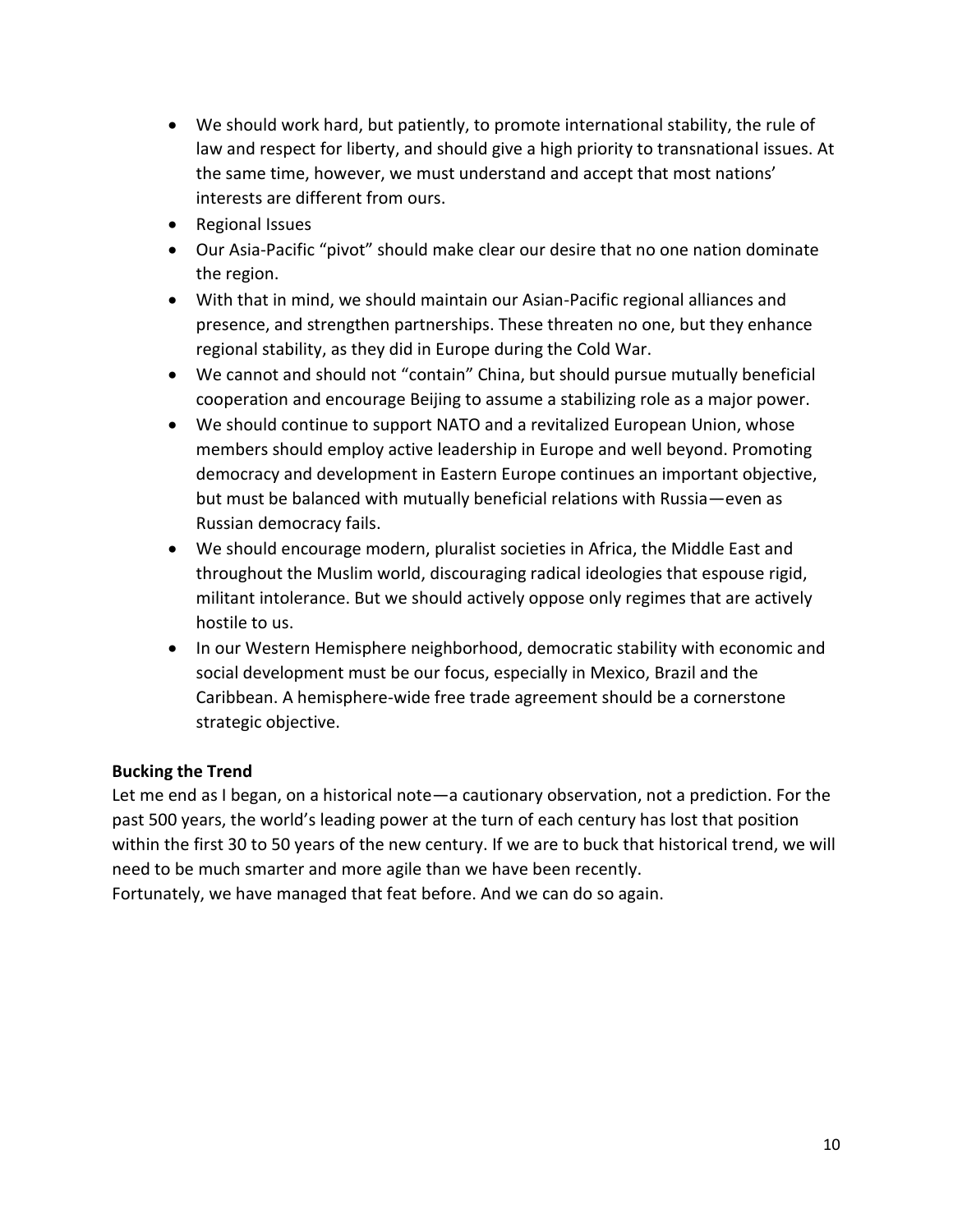# **Interagency Leadership**

Mark Thompson

*Mr. Mark Thompson speaks on matters relating to counterterrorism and how the U.S. military needs to develop interagency leaders, capable of performing and succeeding in the complex whole of government environment.*

*This article is adapted from his June 9, 2015 address to the Richmond Marines.*

*Mr. Thompson joined the State Department as a U.S. Marine in 1996, transitioned to the Civil Service in 1998, and assumed the position as the Deputy Coordinator for Operations in the Bureau of Counterterrorism at the U.S. Department of State in 2006. In that capacity, he advised senior leadership on operational counterterrorism matters and ensured that the United States could rapidly respond to global terrorism crises. Mr. Thompson directed the coordination of policy and operational proposals; plans for crisis response during significant international events; collaborated with USG and international partners to develop technologies for countering terrorism; developed and conducted overseas counterterrorism exercises; and lead the Foreign Emergency Support Team (FEST). Mr. Thompson retired from the U.S. Department of State in June 2016.*

My remarks will be brief, on matters relating to counterterrorism and how the U.S. military needs to develop interagency leaders, capable of performing and succeeding in the complex whole of government environment. There are plenty of terrorism experts out there, and I do not count myself among them. However, I'd like to overlay my experiences with some events over the years to perhaps provide context to where we are today.

Looking back through the "20/20" prism of history, the many hostages held, and in some cases murdered by Hezbollah in the 80's (including LTCOL Rich Higgins) along with the attacks at Khobar towers in 1996, the twin East Africa embassy attacks in 1998 and the USS Cole in 2000, one could conclude we were at war with radical Islam long before September 11, 2001.

Today we still face an enemy who seeks to destroy us, and our way of life. The successes we have had in defeating that threat have been borne out of interagency teams and host governments who embraced a holistic and democratic approach. Unlike the past when a single Service or Department would fill a specific role, as was our experience in WWII when the "team" was the Marine Corps and the Navy or the Army and the Army Air Corps, today we join with our teammates from many branches of our government to defeat an amorphous foe in a very long conflict. Without this team focus we fail.

I'm sure many of you have your own examples of success to draw upon. I'd like to use a couple of my own to highlight the evolution of the nation's response and the contribution that leadership played in those successes. The first example is in the Philippines. As many of you recall, we have a long and storied history in the Philippines. We pulled out of Clark [Air Force Base] and Subic [Bay, Naval Base] in 1992 after deciding our peace dividend no longer required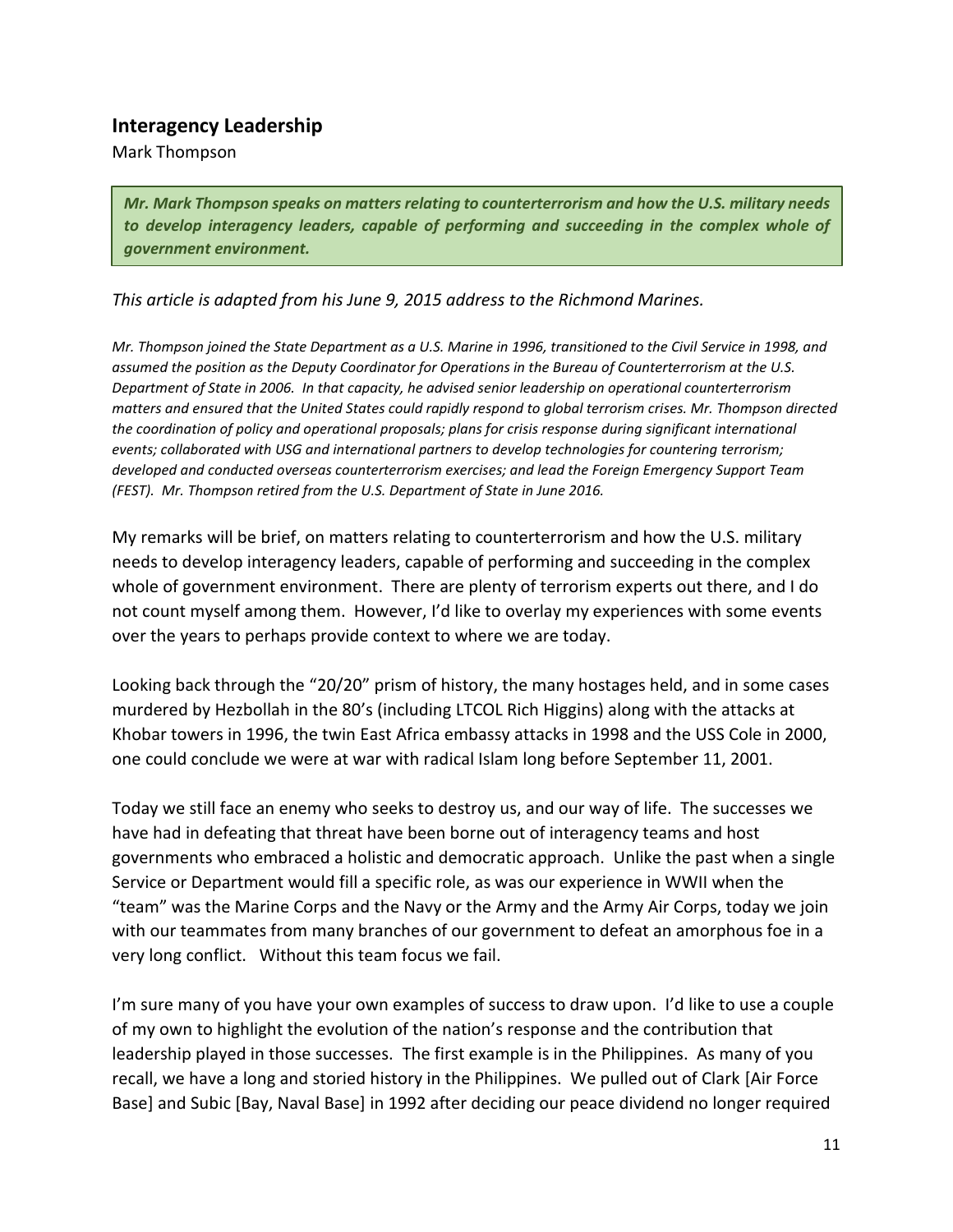our continued presence. Over the next decade the communist-inspired New People's Army threat was replaced by the Abu Sayyaf Group, an aspirational off shoot of Al Qaida in the southern Mindanao Region. They chose a series of hostage takings as their prime source of funding and intimidation. That's what ultimately focused

"JSOTF Philippines incorporated non-military tools, such as law enforcement, economic growth and overall good governance."

our government's attention back to the Philippines. When the Burnham missionary family was taken in June 2001, and their plight was broadcast in November of that year on CBS, our government was compelled to reengage in the region. Eventually, but not overnight, we built a comprehensive strategy to provide the Philippines with the capacity to fight back. It was not military-centric, but the Joint Special Operations Task Force Philippines was a major component. Like many JSOTF's [Joint Special Operations Task Force] it incorporated nonmilitary tools, such as law enforcement, economic growth and overall good governance. Over time, the PACOM [U.S. Pacific Command] commander, the IC [Intelligence Community], the FBI's [Federal Bureau of Investigation] LEGATT [Legal Attaché] and the Ambassador were collectively making substantial inroads in helping the Filipinos develop the capacity to defend their own nation from within.

The second example is Colombia. The FARC [Revolutionary Armed Forces of Colombia], ELN [National Liberation Army of Colombia], and M-19 [19th of April Movement] represented a significant national -- as well as regional threat in Latin America. When I first arrived there in 1993 as a Marine involved in counterdrug, riverine operations, the nation was still recovering from horrific attacks from a combination of drug cartels and terrorist groups. At one point their Supreme Court was attacked, and nearly half the justices murdered. Like the Philippines, the impetus for our heavier involvement, along with the drug trade, was hostage taking. In February 2003, a contracted single-engine surveillance aircraft crashed after suffering engine failure. All five aboard survived due to some superb airmanship. However, American Pilot Tom Janis and a Colombian NCO [Non-Commissioned Officer] were murdered on the spot. Pilot Tom Howes, and technicians Keith Stansell and Marc Gonsalves were taken by the FARC within minutes of their crash. Their plight lasted nearly 5  $\frac{1}{2}$  years until the Colombians, using very creative tactics, rescued the hostages in July 2008 without firing a shot. The years leading up to their rescue were marked by a significant U.S. government investment via Plan Colombia and courageous Colombian political and military leadership. This was coupled with a full court press degrading the FARC that ultimately caused the FARC leaders to become more desperate while compromising their operational security – which led to the daring rescue.

Both the Philippines and Colombia represent, in my view, successes in progress, and are "on course; on glide slope." They have uniquely different governments and cultures, but both have learned to work more effectively as interagency teams within their own governments rather than as separate entities, in part due to our example and assistance.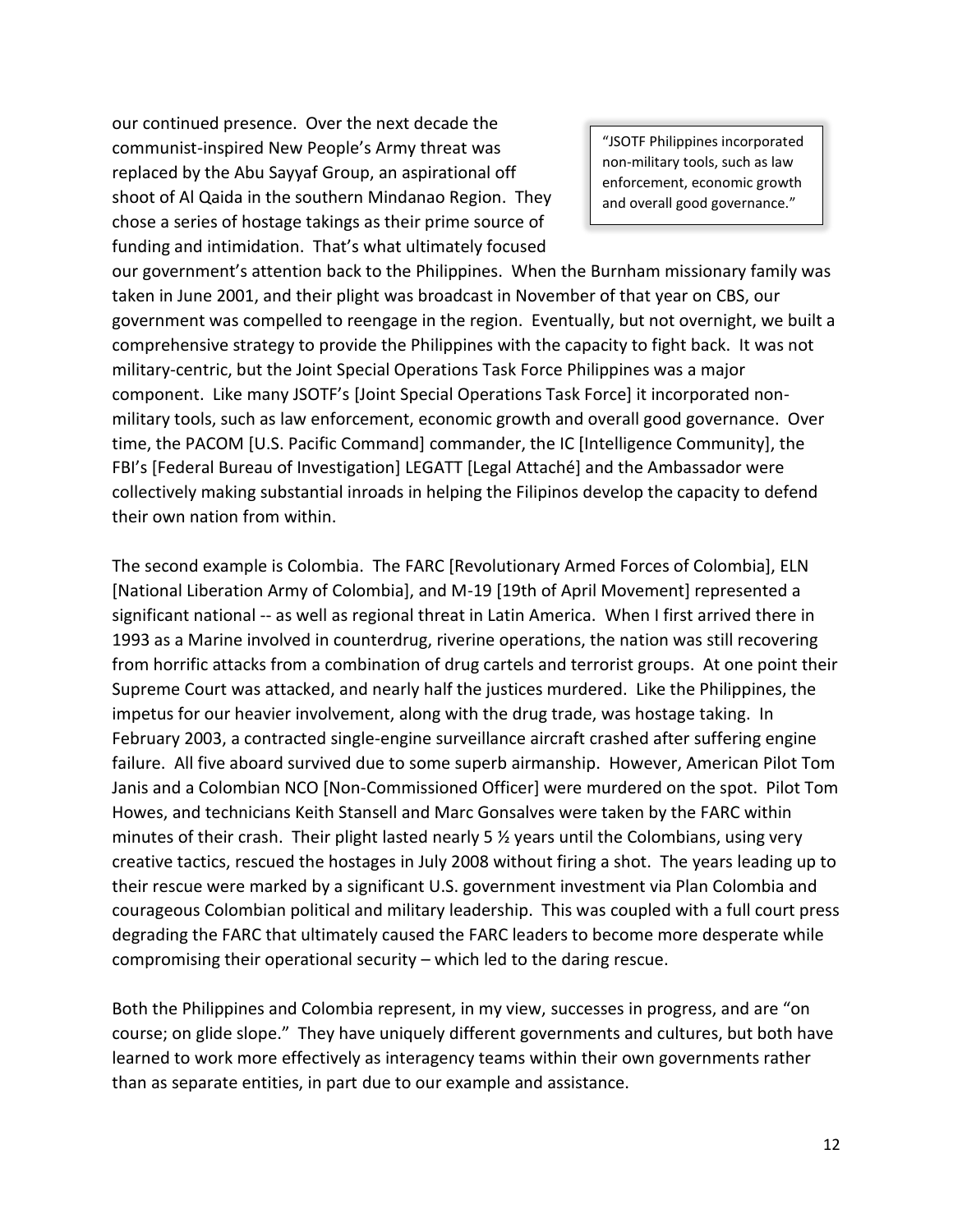"We succeed as a team and fail when our efforts are parochial." In our own government – without exception – we succeed as a team and fail when our efforts are parochial. This teamwork requires interagency leadership, which like all leadership – is easily identifiable when you see it, but

harder to define. With that said, let me take a stab at it.

An interagency leader must understand that the goal must be defined and understood by all involved –absent any unique jargon. Credit, and the corresponding accouterments of success, must be secondary to building cohesion and unity of purpose. An interagency leader must have a firm appreciation of the strengths, weakness and culture of the elements at his disposal. Interagency leaders rarely command, in the literal sense, rather they build a strong consensus – which leads to unity of effort and an intense rapport and trust amongst the various team members. Interagency leaders are not always the person designated to lead, but are the ones able to influence others to coalesce. Identifying and developing such leaders is the paramount challenge facing our CT fight today.

So where does the military fit into this interagency enterprise? One could assert that my description of an interagency leader is not too far adrift from a Marine Air Ground Task Force (MAGTF) commander, a JTF commander, or JSOTF commander. Senior military leaders should have interagency experience, the academic background, and the skills to be team players while not compromising their own standards or being condescending

"Senior military leaders should have interagency experience, the academic background, and the skills to be team players while not compromising their own standards or being condescending in the process."

in the process. Each of them, molded by their Service's core values – and all of the Services embrace of integrity, courage (moral and physical), honesty, commitment, and respect.

Our country desperately needs this kind of leadership, whether in the counterterrorism fight or in the many other challenges our nation faces. Military leadership is an essential piece of the many interagency, intergovernmental teams that are key in addressing our country's current and future challenges. This kind of leadership can serve to illuminate objectives; focus efforts; synchronize the activities and goals of the disparate departments, agencies, and bureaus; and provide grounding and drive to various interagency teams that might otherwise devolve into the equivalent of an ineffective, single-cell, bureaucratic amoeba.

As we have all learned, actions speak much louder than words. The impression leaders make on others, as current service members or veterans, has an impact. The impact that a military leader can have on an interagency team, while difficult to quantify, can be significant. Yet the bottom line is that military leadership is essential. Not only can a military leader act as the rudder, he or she must also to act as the keel, the foundation of a multi-faceted organization. Additionally, I would encourage military leadership to rededicate themselves to the military's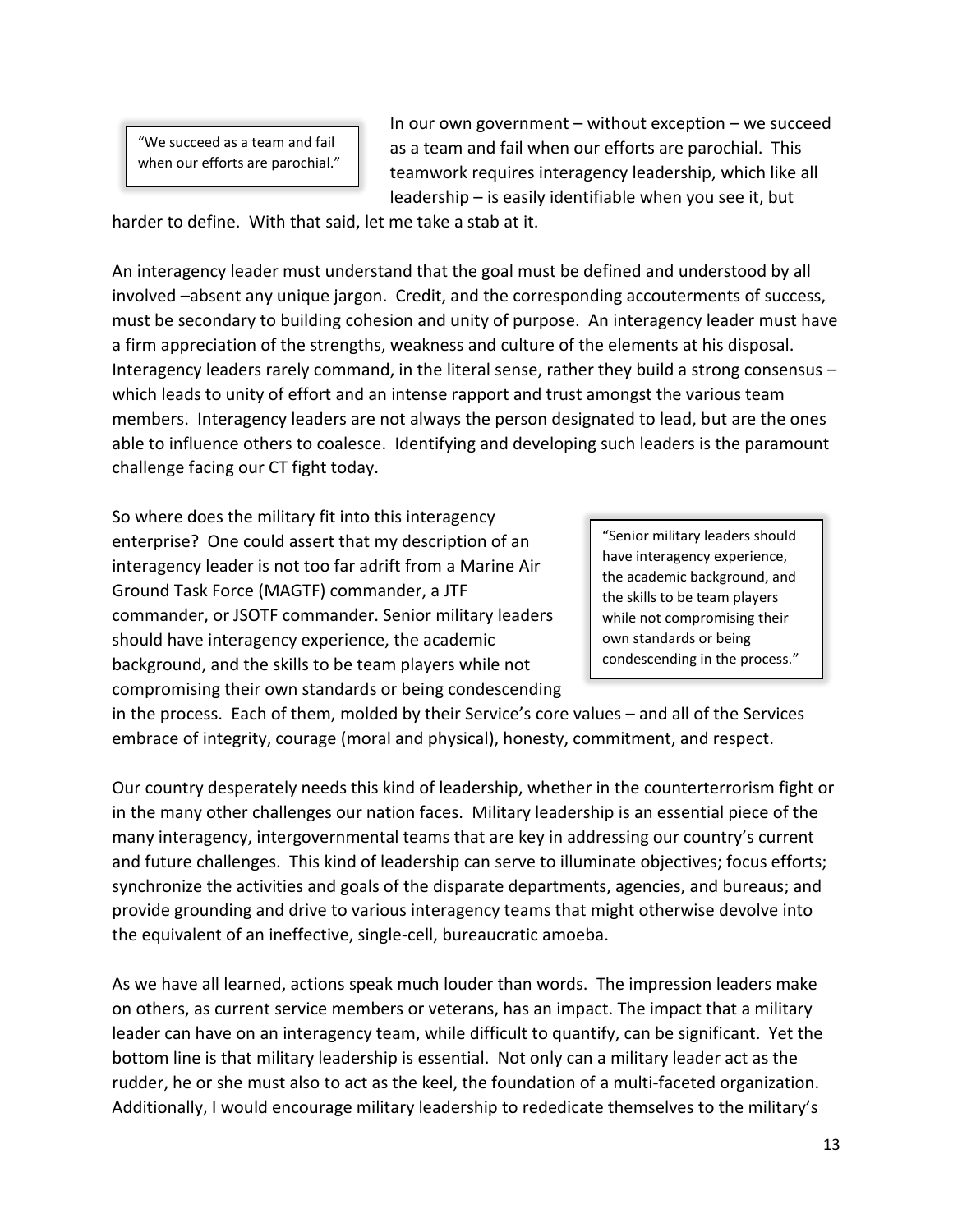core values and by doing so inspire others outside the military to build young leaders. Our military still enjoys the respect of our nation. We should capitalize on that strong support in our day-to-day interactions. In the end, we are ultimately judged by what we hold most dear in our lives, and continuing to live our lives in ways that stand out as examples does just that.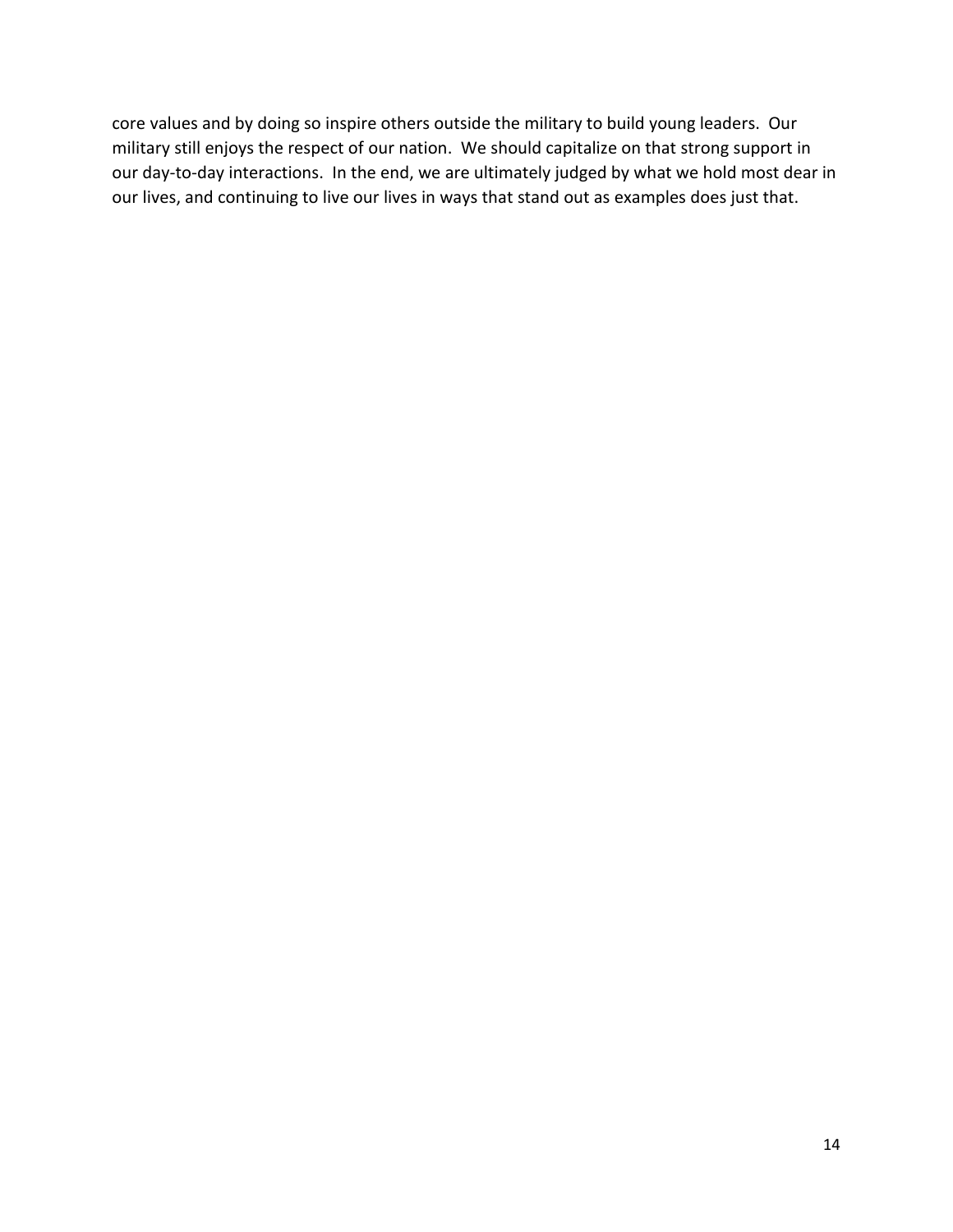# **MRTA Takeover of the Japanese Ambassador's Residence in Lima, Peru, 17 December 1996**

David Passage

*Ambassador David Passage describes the events surrounding the MRTA takeover of the Japanese Ambassador's residence and lessons learned by both the DOS and DOD in responding to that event, the importance the views of US Embassy personnel and the US Ambassador on the ground/on-site when making critical policy decisions, and why their views are of critical importance.*

#### November 4, 2016

*Ambassador David Passage, a retired career Foreign Service Officer, was director of Andean Affairs in the State Department's Latin American bureau at the time of the Lima hostage crisis. He previously served on the NSC under President George H.W. Bush and as Foreign Affairs Adviser to the Commander of the U.S. Special Operations Command, at MacDill AFB, FL.*

Around 8:30pm on the night of 17 December 1996, a group of 14 or so guerrillas from the MRTA (*Movimiento Revolucionario Tupac Amaru*, one of two significant insurgent groups fighting the Peruvian government) seized the Japanese Ambassador's Residence in Lima, Peru during a reception in honor of Japanese Emperor Akihito's 63rd birthday. Trapped in the Residence were virtually the top echelon of Peruvian government and society as well as foreign ambassadors and other diplomats - more than 600 in all. It quickly became clear that the event had the potential to become a long-term hostage situation since the MRTA guerrillas made a series of demands which the Peruvian Government was not prepared to accept, and the consequence was that the guerrillas themselves also became, in effect, trapped as hostages. This commentary is not intended to be a definitive recounting of that event, of which much has been written and is readily available to readers. Instead, it deals with the USG response, in particular, (a) from U.S. military forces tasked with being prepared to engage in a hostage rescue effort or to offer assistance to Peruvian forces to do the same; (b) the State Department's role in coordinating the USG response, whatever it might be; and (c) the role of the U.S. Embassy in Lima –- and specifically that of the U.S. Ambassador. My purpose is to emphasize the importance of taking into account the views of U.S. Embassy personnel, and, in particular, the U.S. Ambassador on the ground/on-site when making critical policy decisions, and to illustrate why their views are of critical importance.

Because I know the key individuals on the U.S. side, military and civilian, and consider them both personal and professional friends, I'm not going to identify them by name, but, rather, by institution.

Within an hour of the takeover of the Japanese Ambassador's Residence, the State Department Operations Center, White House Situation Room, NMCC [National Military Command Center], and SOUTHCOM's [U.S. Southern Command] operations center were all informed about the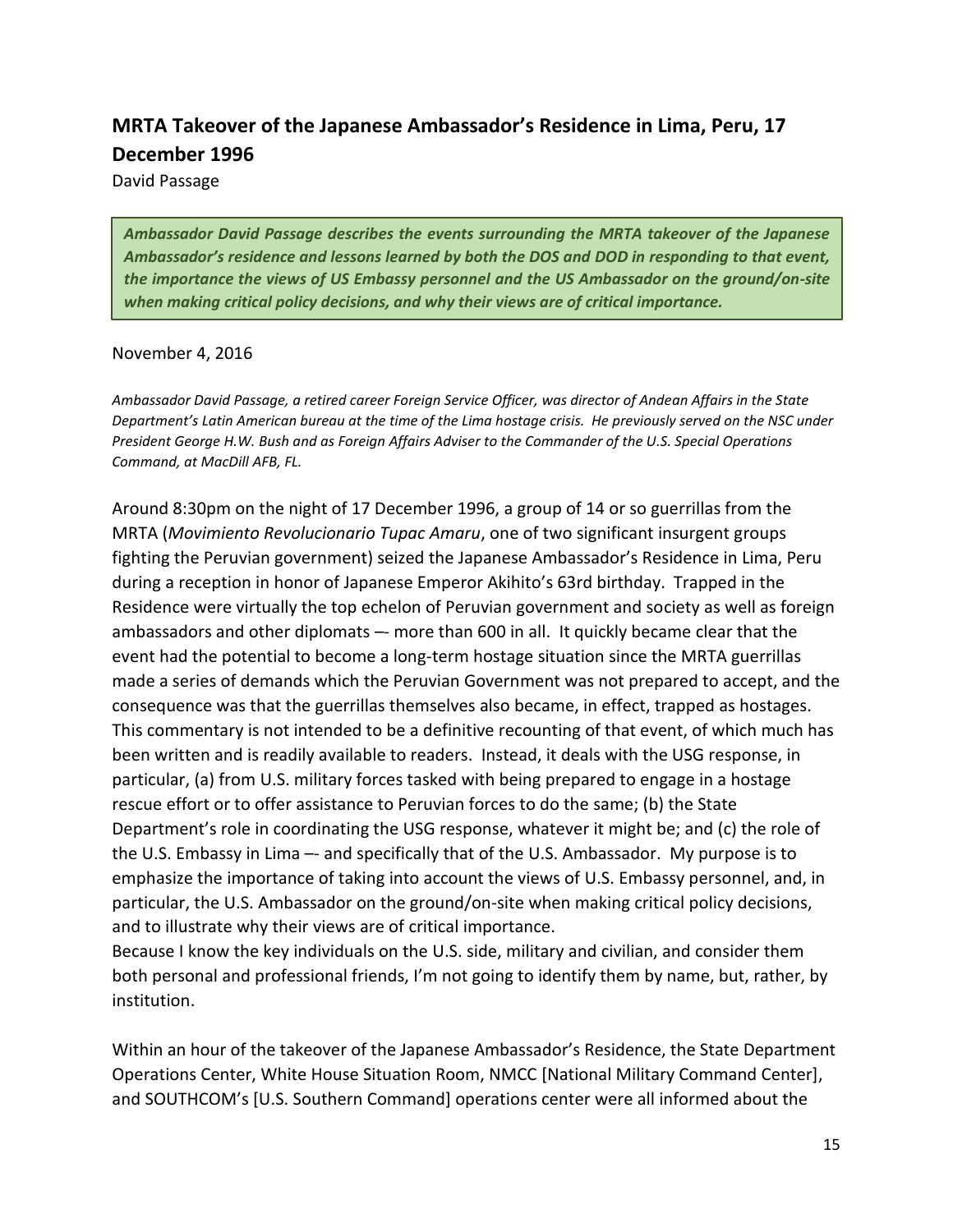event, as were, very quickly thereafter, SOCOM [U.S. Special Operations Command] and JSOC [Joint Special Operations Command]. Several American diplomats were initially among the hostages although the American Ambassador had left moments before. Within hours, the remaining Americans were released, perhaps because the MRTA feared a U.S. military response. Within the next several weeks, most of the remaining hostages were also freed, including all female hostages, with only about 80 remaining prisoners of the guerrillas. The U.S. Embassy immediately began closely monitoring the situation, trying to ascertain through official and unofficial contacts what the Peruvian Government intended to do. In consultation with the Embassy, the State Department-led interagency "Foreign Emergency Support Team" deployed to Lima in its own specially-equipped aircraft, the FEST mission being to assist embassies and, through them, foreign governments in this sort of crisis. SOUTHCOM asked that JSOC prepare to deploy a U.S. "national response team" which could be tasked with conducting a hostage rescue or assisting and working with the Peruvian security forces to do the same. This team also launched within hours, with both FEST [Foreign Emergency Support Team] and JSOC teams rendezvousing at Howard AFB, Panama, awaiting further guidance. The JSOC Commander flew directly into Lima in a smaller aircraft to assess the situation, in order to offer a tactical view of what the U.S. might do to help.

In this tense situation, with considerable potential for actions which could have complicated resolution of the crisis, and in which the Peruvian government had responsibility for actions on its territory, the U.S. response was not fully coordinated. The U.S. Ambassador gave approval only for the FEST team to enter the country -- not for further U.S. military personnel. Informed of the JSOC commander's unexpected arrival, the U.S. Ambassador instructed that he come immediately to the Embassy to meet with the Ambassador, and, after a brief conversation, directed that he and those with him depart Lima and return to Howard or the U.S. as soon as feasible – which they did.

With the release of U.S. Embassy personnel seized during the Japanese Residence takeover, the rationale for a U.S. military response to rescue Americans disappeared. However, over the following four months, the U.S. provided highly valuable specialized equipment and limited training to Peru's security forces -- but the clear understanding from Peruvian President Alberto Fujimori was that if military action were to be taken to resolve the crisis, it would be only by Peruvian forces. Fujimori initially worked various channels, both diplomatic and political, to try to resolve the crisis through negotiations, but he was not prepared to accommodate any of the MRTA demands.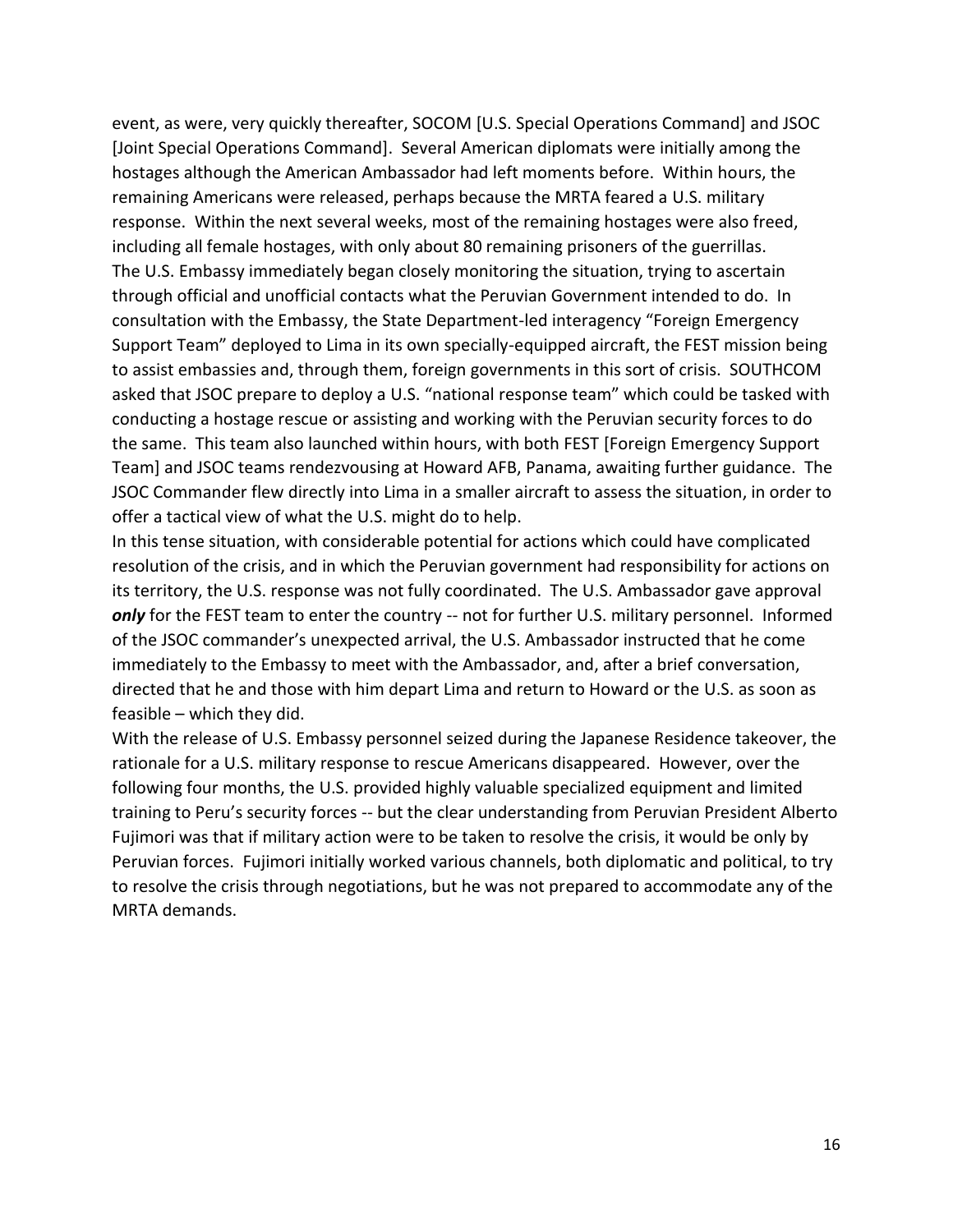The Ambassador's concern was that it was evident that Peru intended to end the crisis on its own terms, using methods and achieving results which would have been very difficult for the U.S. to be associated with or complicit in. And that is precisely what happened, and is the

"And that is precisely what happened, and is the reason both Washington authorities and combatant commands need to listen carefully to US embassy personnel and ambassadors on site in dealing with such situations."

reason both Washington authorities and combatant commands need to listen carefully to U.S. embassy personnel and ambassadors on site in dealing with such situations. On 22 April 1997, four months and four days after the onset of the crisis, Peruvian commandos, entering through tunnels that had been dug underground, stormed the Japanese Ambassador's Residence killing all of the guerrillas and freeing all of the remaining hostages. President Fujimori intended to show no mercy to the MRTA and Peruvian forces were instructed that no

guerrillas were to be taken prisoner. Fujimori was determined not to allow the Residence takeover to be an example of a successful guerrilla strategy to force concessions from the GOP. A second reason was that the GOP already had plenty of MRTA prisoners and did not need more, who could be portrayed by sympathetic foreigners as "political opposition" to the GOP rather than as an armed and illegal guerrilla insurgency. It was vitally important for the USG not to be caught between a friendly foreign government determined to end an armed insurgency by whatever means, and human rights advocates urging trials through a civilian judicial system with full respect for individual civil and human rights.

In its simplest and clearest formulation, the responsibility of the U.S. Embassy and Ambassador is to be the steward of overall U.S. national interests. The State Department (I was Director of Andean Affairs, which included Peru) was primarily concerned with seeing an end to a destabilizing internal crisis in a friendly country with which the U.S. wanted (and needed) good relations. The prime driver for SOUTHCOM, SOCOM and JSOC was "capability": what could U.S. forces accomplish.

Yes, the U.S. had the capacity to help Peru's military forces end the hostage crisis -– but the question was should we? Did the U.S. want to associate itself with a highly problematical Peruvian military operation which would surely be contentious within Peru (not all of Peruvian society supported President Fujimori) and which could inflame international opinion (including in the U.S.) against the GOP, and U.S. relations with it?

I take no position on what the U.S. can or should do in such situations, given that each one is unique. But U.S. diplomatic representatives on the ground are in the best position to assess what the host nation response is likely to be, to report their best judgment about host nation capabilities, and those appraisals need to be very carefully weighed when U.S. policymakers at the national level, including the President's closest national security advisers, consider the twin issues of (1) U.S. military capabilities and (2) whether and to what extent those capabilities should be employed in a U.S. response.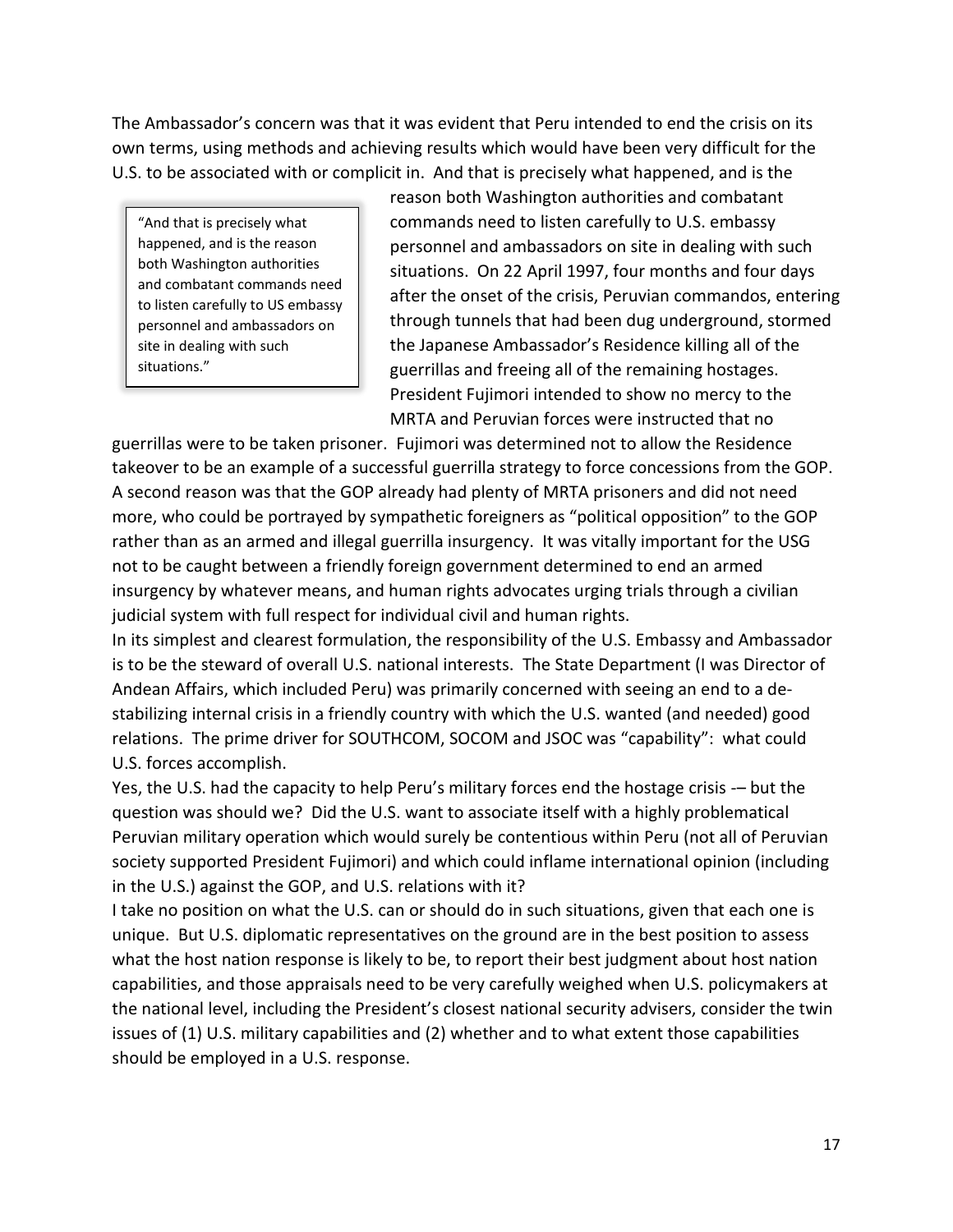In the end, responsibility for maintaining an acceptable bilateral relationship between the U.S. and [the country the U.S. ambassador is accredited to] is the Ambassador's –- not the State Department's, and not the geographical combatant command's. That's a responsibility given to every U.S. Ambassador by the President of the United States, who sends the Ambassador to represent him or her and the U.S. in the country concerned. The Embassy, the State Dept., and the Combatant Command all have to operate in synch –- or its U.S. interests which suffer. And if

"In the end, responsibility for maintaining an acceptable bilateral relationship between the US and [the country the US ambassador is accredited to] is the Ambassador's –- not the State Department's, and not the geographical combatant command's."

there is a conflict in judgment between any of the three, it may fall to the President –- not the Ambassador or the combatant commander -- to determine what action the U.S. should take.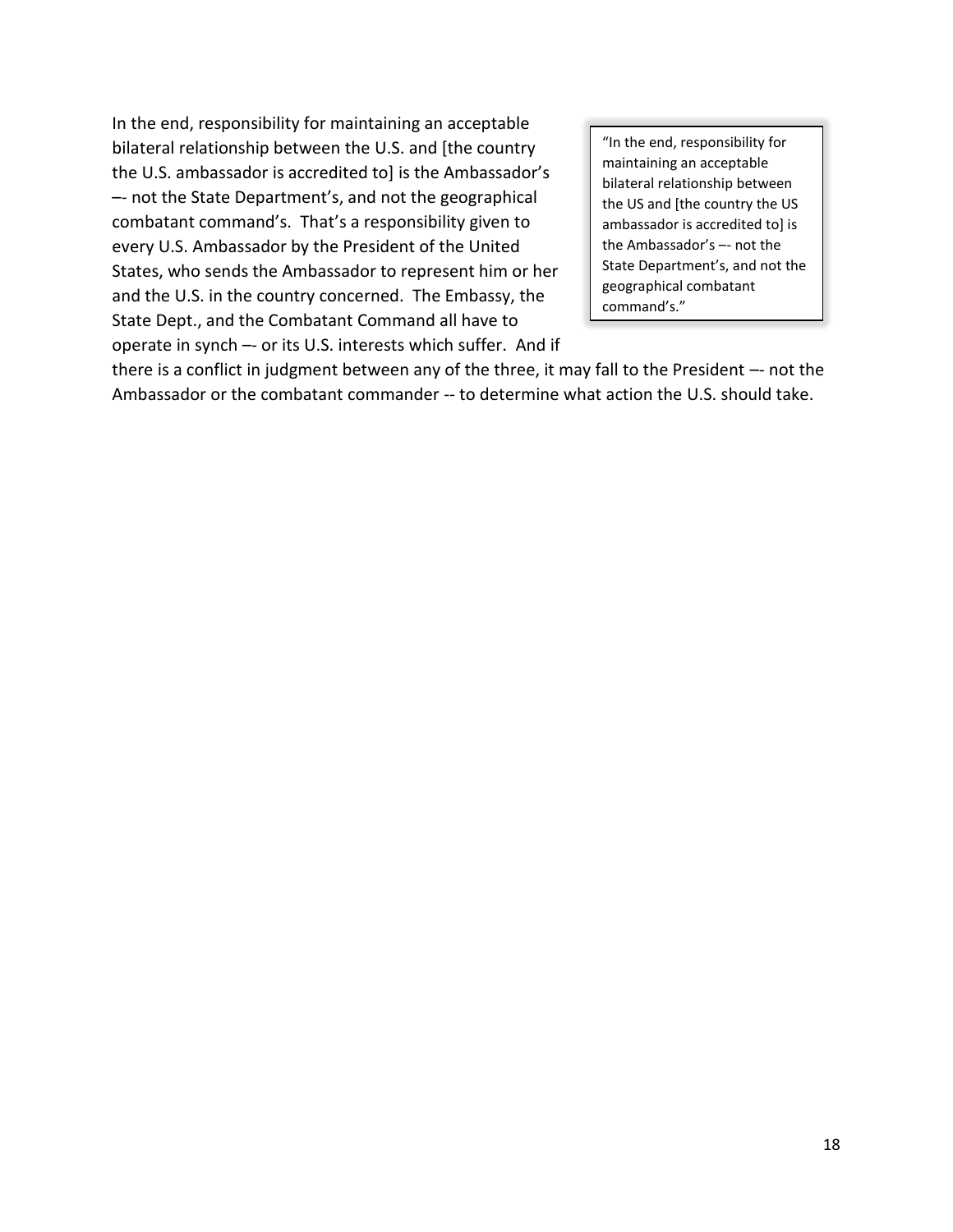# **Working With the U.S. Military**

**10 Things the Foreign Service Needs to Know** *Here are some pointers for members of the Foreign Service working with the military today, from a retired senior FSO and the first political adviser to the U.S. Strategic Command.* Ted Strickler

*Mr. Ted Strickler highlights those things that Foreign Service officers need to know when they're working with the US military – military commands, size of the Services, doctrine, the military profession, legal restraints, tensions within DOD, the Army, what the Services want from DOS, and expectation gaps.*

*This redacted article was first published in the Foreign Service Journal, October 2015*

*Ted Strickler, a retired senior FSO, is a graduate of the National War College and the Department of Defense's Capstone program. He was the first political adviser at the U.S. Strategic Command and is currently an interagency subject matter expert for Army experimentation at the U.S. Army's Mission Command Battle Lab at Fort Leavenworth, Kansas. The views and opinions expressed in this article are entirely the author's own and do not represent official U.S. military policy.*

American diplomats have a long history of working alongside the U.S. military. In many cases, U.S. forces have literally come to the rescue of besieged American diplomats and their families. A cohort of FSOs [foreign service officers] spent their first assignment in Vietnam, many working directly with the military in the Civil Operations and Revolutionary Development Support program known as CORDS. More recently, the wars in Iraq and Afghanistan gave almost the entire FS [foreign service] cadre a closer look at the military when many members of the Foreign Service worked with provincial reconstruction teams or other military units. Currently the military's Combined Joint Task Force–Horn of Africa offers ample evidence of embassies and the military working well together.

The Foreign Service takes pride in its foreign cultural expertise and language proficiency. Similar preparation is needed when working with the U.S. military. To be effective in those situations, FS members require a good understanding of military procedures, organization and culture along with a minimum 2+ fluency<sup>1</sup> in the military's jargon and acronym-laced lexicon. The following 10 points skim the surface of what the Foreign Service needs to know when working with the U.S. military today.

# **1. THE BASICS**

 $\overline{\phantom{a}}$ 

Since the National Security Act of 1947 was amended in 1949, U.S. military forces have been organized under the Secretary of Defense in three military departments: the Department of the Army, Department of the Air Force and Department of the Navy (which includes the U.S.

 $1$  "A minimum 2+ fluency" refers to the individual's language proficiency and understanding as measured by the Defense Language Proficiency Test or DLPT.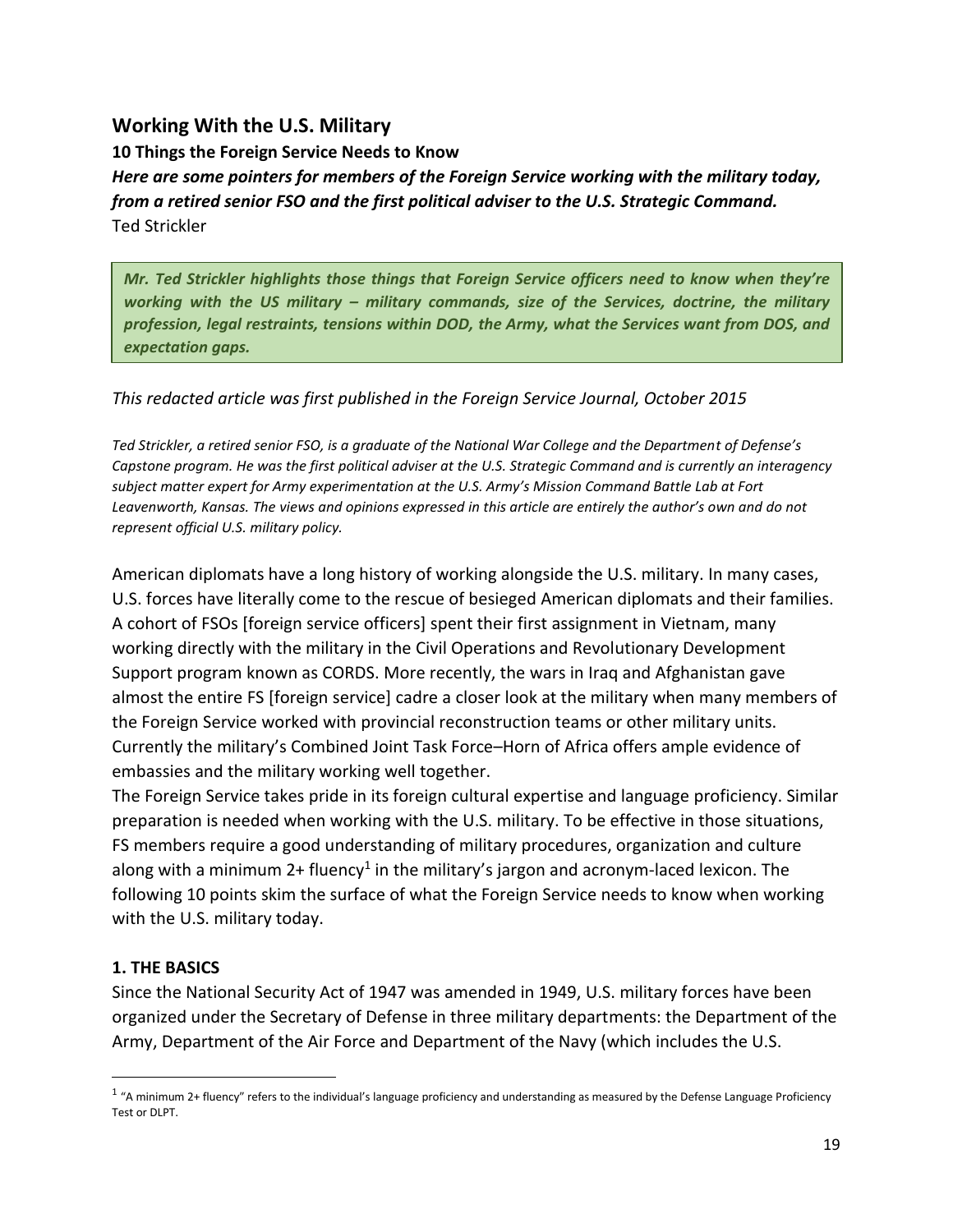Marine Corps). The Coast Guard is the responsibility of the Department of Homeland Security. The secretary of each military department and the chief of staff of each Service (known as the commandant in the Marines and chief of naval operations in the Navy) are responsible for recruiting, training and equipping the force and dealing with attendant budget issues. The secretaries of the military departments then provide forces to combatant commanders as directed by the Secretary of Defense but have no command authority or operational control over how the combatant commanders use or deploy those forces.

There are nine combatant commands (COCOMs), as defined and established by the Unified Command Plan issued by the Secretary of Defense. They fall into two categories—geographic and functional. The six geographic COCOMs are: U.S. Northern Command, U.S. Southern Command, U.S. Africa Command, U.S. Pacific Command, U.S. Central Command and U.S. European Command. The three functional combatant commands are: U.S. Transportation Command, U.S. Strategic Command and U.S. Special Operations Command. These commands are responsible for operational control of military personnel and units in combat as well as during peacetime activities, such as theater security cooperation programs. The U.S. Special Operations Command is a hybrid organization, which has responsibility and authority for the "organize, train and equip" function, as well as command authority for operationally engaged troops.

#### **2. SIZE MATTERS**

The U.S. military is big, if not enormous. The Army, Navy, Air Force and Marine Corps currently have a combined total strength of about 1.3 million uniformed personnel, plus well over 600,000 civilian employees. Including National Guard and Reserve forces adds about another 825,000 uniformed personnel to the total. The State Department's roster of approximately 14,000 career Foreign Service members and nearly 11,000 Civil Service members pales in comparison. This immense disparity in size has several consequences for the Foreign Service. Given the nature of its missions, the military is accustomed to and proficient at doing things on a grand scale, but this can only be accomplished with detailed advanced planning. This planning imperative at times will appear to diplomats to be overdone, especially since "winging it" is an honored Foreign Service tradition.

Another consequence of size is the need for extensive coordination within and among military organizations. This is accomplished at the COCOMs, for example, with an extensive framework of coordinating boards, bureaus, cells and working groups. Supporting such extensive coordination may easily overwhelm embassy staffing, and a more selective apportionment of embassy resources may not satisfy the military's coordination appetite.

Size alone gives the military a voice in nearly every foreign policy issue. It is organized on a global basis with geographic combatant commanders focused on their individual area of responsibility (AOR). The Navy and the Air Force provide a global and regional conventional reach and are the custodians of the nation's nuclear forces. The military's Global Response Force, drawn primarily from the Army's 82nd Airborne Division, stands ready to respond to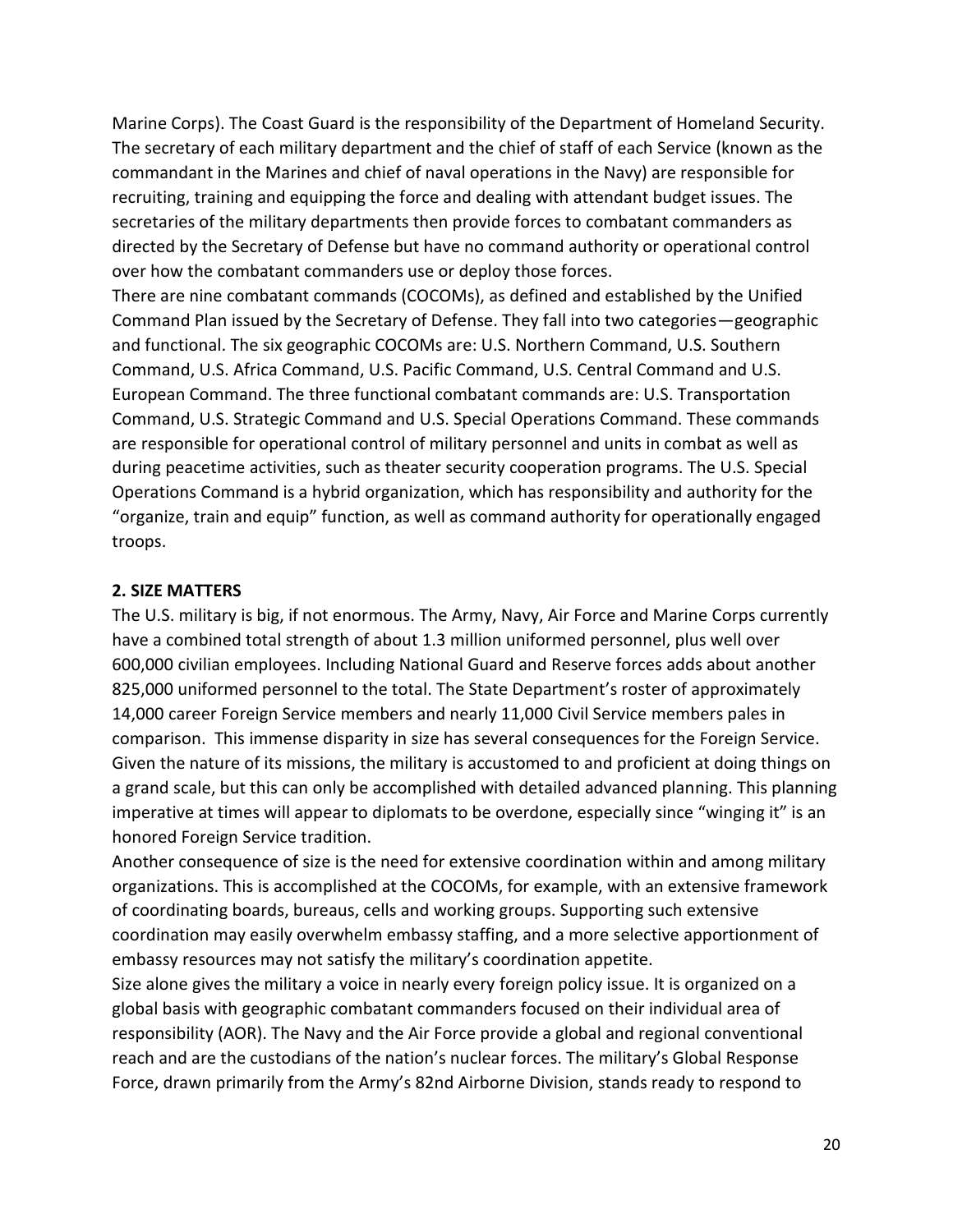immediate crisis situations. And the nation's military cyber defensive and offensive capabilities are handled by the U.S. Cyber Command under the U.S. Strategic Command.

The challenge for the Foreign Service is to provide the leadership to incorporate this dynamic capability into a coherent, coordinated foreign policy. To

use military terminology, State's diplomatic efforts need to be "supported" by the military, which is preconditioned by its culture and training to understand this type of supported/supporting relationship. The FS needs to expand this essential cooperation, hopefully drawing on the 25 percent of its members who have prior military experience to help grow and nurture the relationship.

"State's diplomatic efforts need to be "supported" by the military, which is preconditioned by its culture and training to understand this type of supported/supporting relationship."

# **3. DOCTRINE COUNTS**

To anyone who has never served in the military, especially the Army, the concept and role of doctrine will be entirely alien. It codifies current Army concepts, provides a set of fundamental principles, establishes policies and procedures, details tactics and techniques, attempts to inspire, and mandates a common lexicon of warfighting terms and concepts. To understand the military and its methods and jargon, FS personnel will need at least a passing acquaintance with doctrine. But be prepared for an extensive amount of reading. Army doctrine alone consists of 16 Army Doctrine Publications (ADPs), 16 Army Doctrine Reference Publications (ADRPs), more than 100 Army Techniques Publications (ATPs) and more than 200 Field Manuals (FMs).

## **4. THE MILITARY AS A PROFESSION**

Much has been written about apparent differences between FSOs and their military counterparts. The "Venus/Mars" distinction was described 25 years ago. Many now believe that depiction is outdated, but differences do still exist. The military, for example, tends to see things in black and white, while the Foreign Service is more sensitive to shades of grey. Military characterizations frequently are in absolute terms; FS personnel are more comfortable with nuance and subtlety.

An important element of a military professional common to all the services is the mastery and credentialing of essential military skills and abilities. In addition, military members are subject to continual professional development and education throughout their careers, attending military schools such as the Command and General Staff College as majors and the Army, Naval, Air Force, Marine Corps and National War Colleges as colonels. Correspondence and Internetbased courses also abound. It is, therefore, not surprising that most military officers have an advanced degree. Many have two or more.

# **5. LEGAL RESTRAINTS**

The military contends with an extensive amount of legal and regulatory strictures: international law, domestic legislation, military regulations and operational rules. These are enforced with a separate judicial system known as the Uniform Code of Military Justice. Consequently, all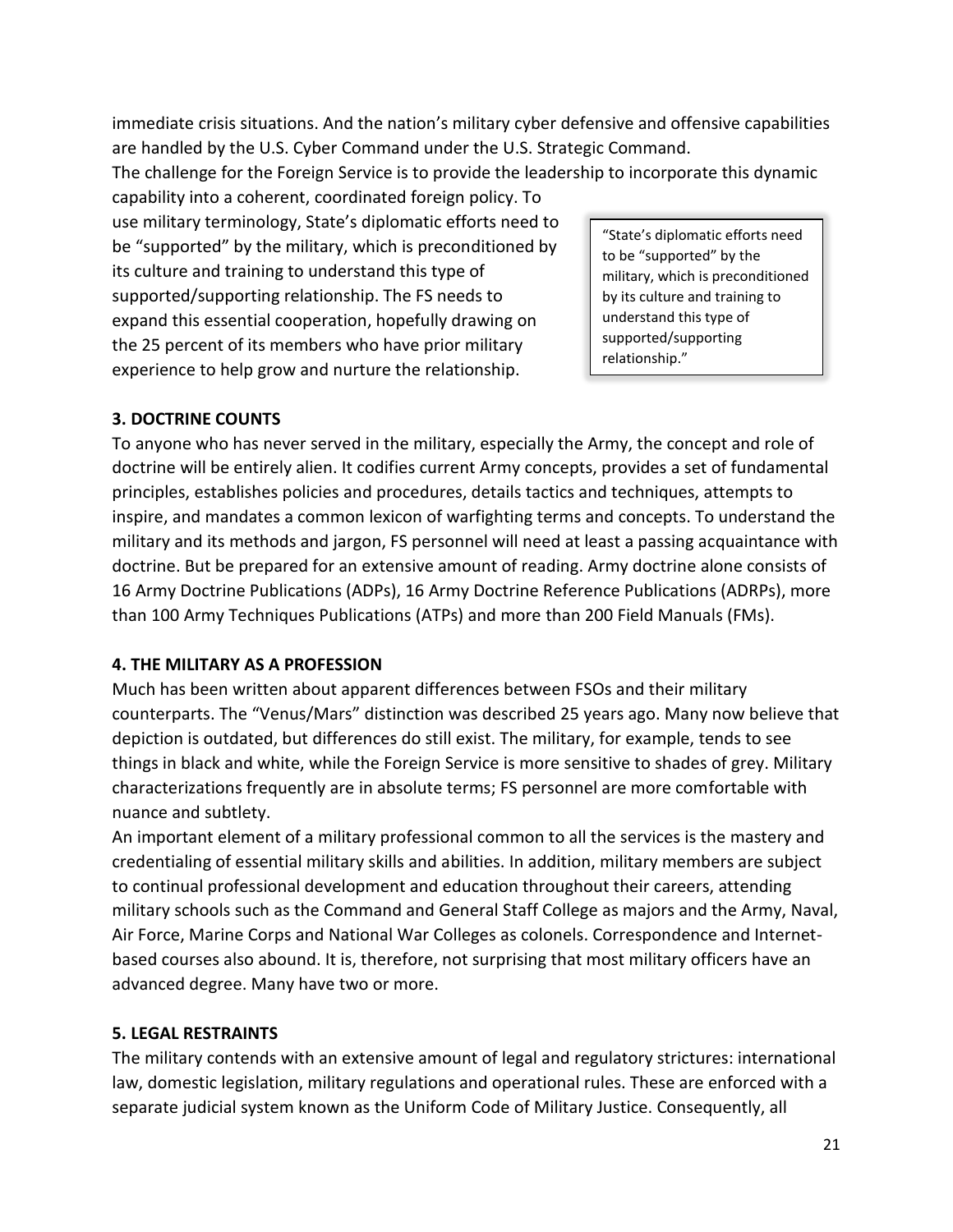commanders, unlike ambassadors, have lawyers on their staff to help navigate this massive legalese and to help administer the UCMJ.

Unfortunately, the Army is at times captured by the legal process itself. What has evolved is a

"State's activities or actions are usually considered favorably for implementation unless explicitly prohibited in writing."

belief by many in the Army that almost every proposed action or activity requires explicit legal authorization or approval from someone higher in the chain of command. This cautious approach contrasts with the view of rules and regulations held both by the Navy and the Foreign Service. For those two organizations the view is reversed, with

activities or actions usually considered favorably for implementation unless explicitly prohibited in writing. This caution may explain an initial circumspect reaction by a commander to the ambassador's request or suggestion due to the need to first check with the lawyers.

#### **6. TENSION IN THE RANKS**

Congress created the U.S. Special Operations Command in 1987 and deliberately gave it distinct, Service-like responsibilities, making it unique among the nine COCOMs. Unlike the others, it is the responsibility of the USSOCOM commander to organize, train and equip special operations forces (SOF) for current and future requirements in addition to commanding their day-to-day operational missions. The USSOCOM congressional charter overrides the historical division of responsibility between commanders and the secretaries of the military departments (Army, Navy and Air Force), giving USSOCOM greater bureaucratic independence and operational freedom. Some now see the U.S. military as consisting of the five traditional service branches, plus the hybrid USSOCOM operating as a de facto sixth branch.

This bureaucratic independence in Washington is mirrored with command independence in combat as well as peacetime missions. Traditionally, in an area of operations (AO) there would be an Army or Marine Corps commander in charge of all land forces reporting to the geographic COCOM. With the advent of USSOCOM, there are now two separate land commanders sharing responsibility for land operations. With SOF under a separate command, a conventional commander's view of the AO may have significant blank spots, making it more difficult to integrate capabilities and avoid fratricide. Having two separate commanders in the same AO increases significantly the coordination required. Complicating this coordination is the "black ops" or compartmentalized nature of many SOF missions, which precludes sharing all operational details with other commanders. The Army and SOF do work to overcome this tension, but each case provides unique coordination challenges which may gain the attention of the ambassador.

## **7. THE ARMY'S IDENTITY CRISIS**

The Army is the oldest service, established by the Continental Congress on June 14, 1775. For the next two centuries its purpose and mission were clearly understood by the public, congressional committees and its soldiers. The Army had a role, and usually a critical one, as the "force of decision" in every major conflict during that period. Times and the potential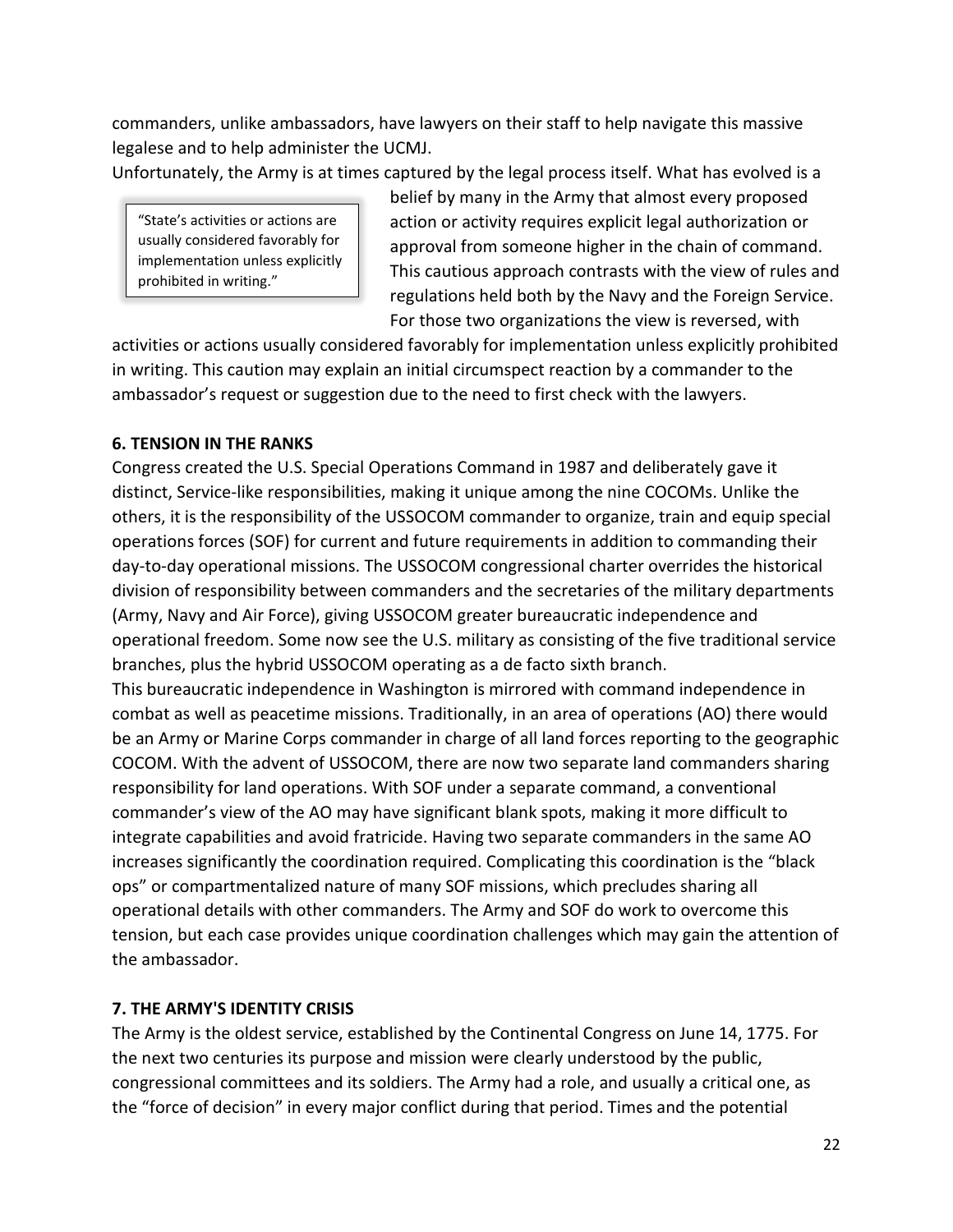threats facing the United States have changed, and the Army is now concerned that its central role in the defense of the nation is being challenged, giving the other military branches especially the Marine Corps and USSOCOM—an advantage in public support and congressional funding. The Army's response has been to become a more agile and expeditionary force in an effort to meet today's range of threats.

But that comes at a price. Does it cut back on the number of tanks and other heavy equipment to gain deployment speed at the expense of firepower and maneuverability? It is not an easy question, and the Army continues to explore it. Pending cuts in the number of Army soldiers and uncertain congressional support make shaping the force of the future even more difficult.

## **8. WHAT THE AIRFORCE AND NAVY WANT FROM STATE**

The Air Force and Navy have similar needs. Each is concerned with access and use of host nation facilities, ports and air fields for military and humanitarian missions. The Navy also seeks to maintain freedom of navigation in disputed or contested areas such as the Black Sea and the South China Sea. State Department and embassy involvement in negotiating access and related agreements is critical in meeting these Air Force and Navy operational requirements.

## **9. WHAT THE ARMY WANTS FROM STATE**

The Army wants two things from State. First, it wants greater State involvement in planning for and handling civil affairs responsibilities during and after combat operations. War games —or "experiments," in Army jargon—have identified a need for increased numbers of civil affairs units capable of dealing with the myriad issues once combat forces have moved on. However, many in the Army would like the civil affairs responsibility turned over largely to State and USAID altogether. The Army wants the two organizations to be responsible for reestablishing the full range of local government institutions and the conditions needed to promote private enterprise. To help meet its advance planning requirements, the Army wants Foreign Service help in developing more explicit and measurable policies and practices to guide civil affairs efforts.

Second, it wants our embassies to support its program of regionally aligned forces (RAF). The RAF units operate in what the military calls the Shaping Phase or Phase 0 of its planning continuum. For the Foreign Service, this is a period of normal, routine, non-crisis conditions. The RAF concept calls for units to be forward-deployed, stationed and operating in a COCOM's area of responsibility with the full knowledge and consent of the respective ambassador. These units conduct operational missions, bilateral and multilateral exercises and theater security cooperation activities. The expectation is that the RAF program will provide military units and personnel with a better understanding of local cultures and languages, thus enabling stronger relationships with host nation militaries. Finally, the Army expects the RAF to foster a better, closer integration between the Army and State's ambassadors and country teams abroad.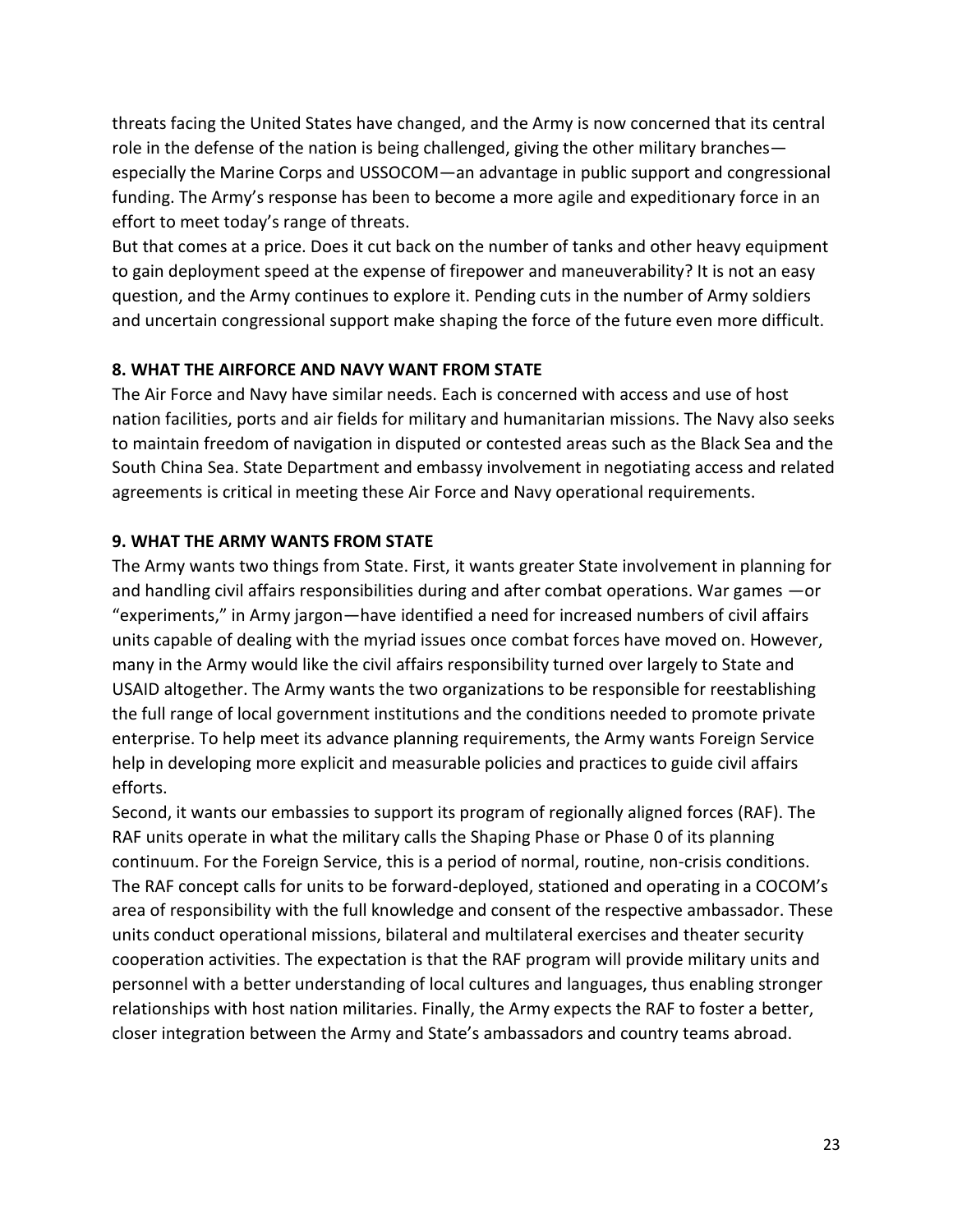#### **10. THE EXPECTATIONS GAP**

The military wants State to live up to its perceived responsibilities and provide needed policy guidance to help shape the range of military operations… State's biggest shortfall is a failure to provide military planners and commanders with achievable political objectives. Without those clearly defined political objectives, the military will focus on strictly military objectives and establish a military definition of victory. In addition, it expects State to stay closely engaged during hostilities to provide guidance on how to adjust to and exploit the developing political situation, knowing that merely killing bad guys will be insufficient to achieve a sustainable, stable outcome. As combat operations wind down, the military expects State to provide the leadership to enable a legitimate and functioning civil authority to help obviate the need for a continuing U.S. armed presence. The military—and the Army, in particular—see State as being able to fill in many of these gaps and blanks. Doing this with increased State involvement in planning for and executing military operations would be welcomed warmly by our colleagues in uniform.

#### **Conclusion**

It is evident that diplomacy and the conduct of America's foreign policy are no longer the sole domain of the Department of State and its diplomats in the Foreign Service. But if diplomacy has multiple players, then it is essential to know the other team members well and to become more proficient at team play. One way to accomplish this with the military is to take full advantage of its extensive educational and training opportunities, and to further support its planning efforts. As noted above, the disparity in size makes this difficult for the Foreign Service. But with a realignment of FS priorities, giving greater emphasis to continuing professional education, the military stands ready to welcome increased numbers from the Foreign Service to its existing programs.

Further, it can be argued that a military assignment of either an educational or operational nature should be a requirement for deputy chief of mission and ambassadorial assignments. With the military's Geographic Combatant Commanders having overlapping area responsibilities with State Department regional bureaus and embassies abroad, with SOF and

RAF presence becoming more ubiquitous, and with the Navy and Air Force maintaining global reach, the military's nearly universal presence and impact are inescapable. Dealing with this reality and incorporating it into our overall diplomatic effort may well define America's foreign policy for the future. A better appreciation by the Foreign Service of the U.S. military based on more integrated working relationships, shared planning and common educational experiences will help move this effort forward.

"A better appreciation by the Foreign Service of the U.S. military based on more integrated working relationships, shared planning and common educational experiences will help move this effort forward."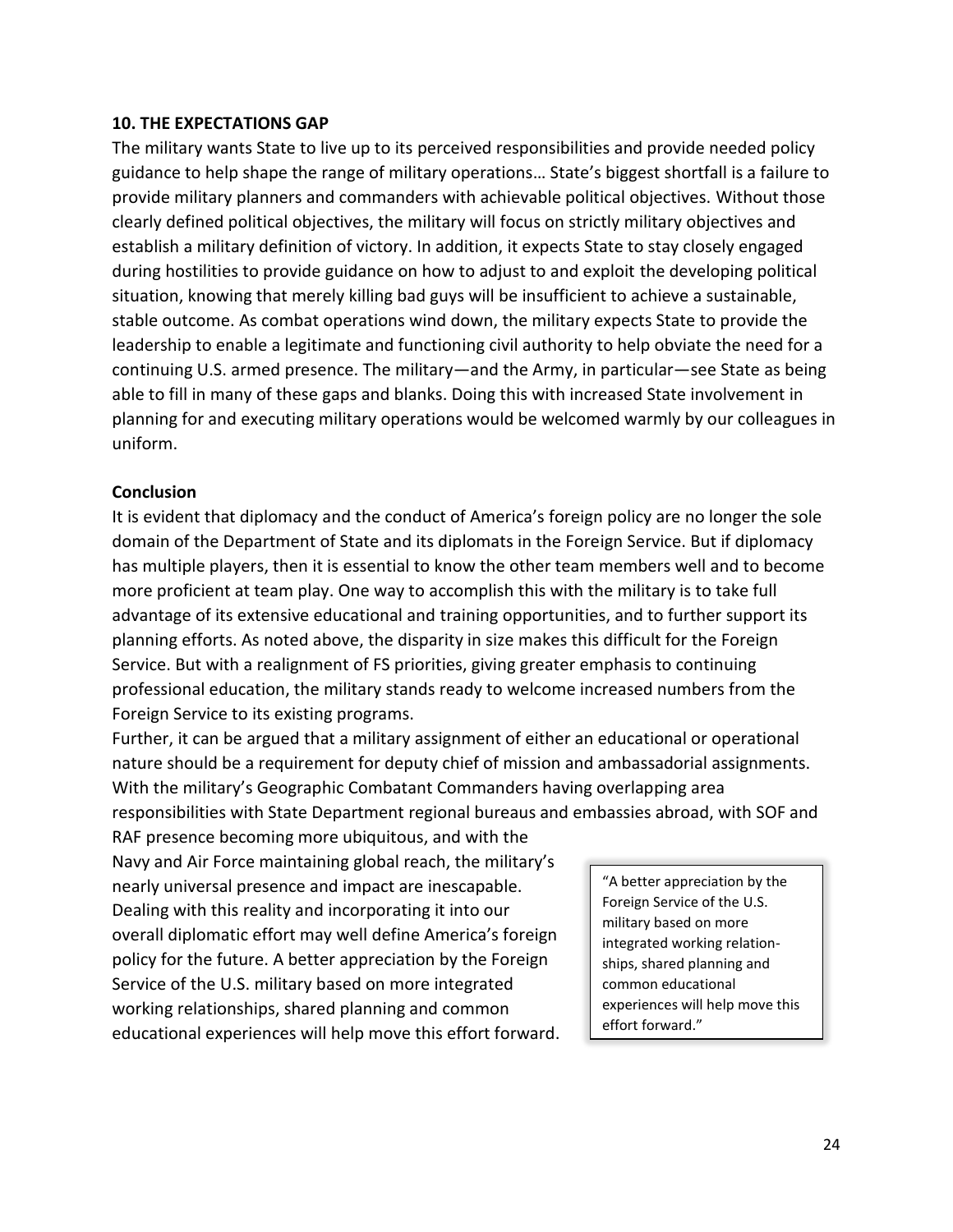# **A Window on State-Defense Relations: The POLAD System The POLAD Program: History and Current Circumstances**

*This article presents a brief history of the Political Advisor (POLAD) and highlights issues discussed at the POLAD Conference – resources, selection, culture, training, authorities, assignment, and questions for further consideration.*

*This article is part of previously published material for the Political Advisor (POLAD) Conference conducted May 10, 2013 sponsored by the American Academy of Diplomacy and the Simons Center of the Command and General Staff College Foundation.*

The Foreign Policy Advisor (POLAD) program has been a longstanding facet of the U.S. foreign defense policy structure. The POLAD program was initiated in World War II when Ambassador Robert D. Murphy was assigned as an advisor to General Dwight D. Eisenhower. Murphy, who wrote about his experience in *Diplomat Among Warriors*, initially reported directly to President Franklin D. Roosevelt but later was incorporated into Eisenhower's staff, the organizational template for POLADs today.

When formally initiated by the Department of State in the post-World War II period, the POLAD program was quite modest, both in scope and mission. In the 1990s, with the end of the Cold War, debates took place within the Bureau of Political-Military Affairs (PM), the POLADs' "home" bureau, about the future utility of the program as a whole. Even as recently as the beginning of the last decade, senior Foreign Service Officers (FSOs) were assigned only to a small number of military service chiefs, service secretaries, and combatant commanders and, as of 2004, numbered only 17.

However, with the advent of the post-9/11 terrorism era, the U.S. government recognized that the country faced a complex, multifaceted threat that would require close interaction between State and the Department of Defense (DoD)—indefinitely. Largely in the context of the Iraq and Afghanistan wars and sparked by greater attention from senior leadership at the Departments of State and Defense, the POLAD program, as a basic tool to address this environment, was steadily expanded.

Now numbering over 90 FSOs, the program no longer provides the equivalent of "handcrafted Lamborghinis" to a small number of senior officials, but rather a wide array of "muscle cars" throughout the politico-military spectrum.

This commitment represents a significant percentage of State's senior FSO strength. POLADs traditionally were assigned directly to commanders as staff advisors, not as liaison officers or

formal representatives of the State Department. Under this model, the POLAD works for and under the direction of the commander—while maintaining substantive and professional links to the State Department. With the enlarged POLAD complement, the essential POLAD function remains the provision of dedicated support to the

"The POLAD works for and under the direction of the commander—while maintaining substantive and professional links to the State Department."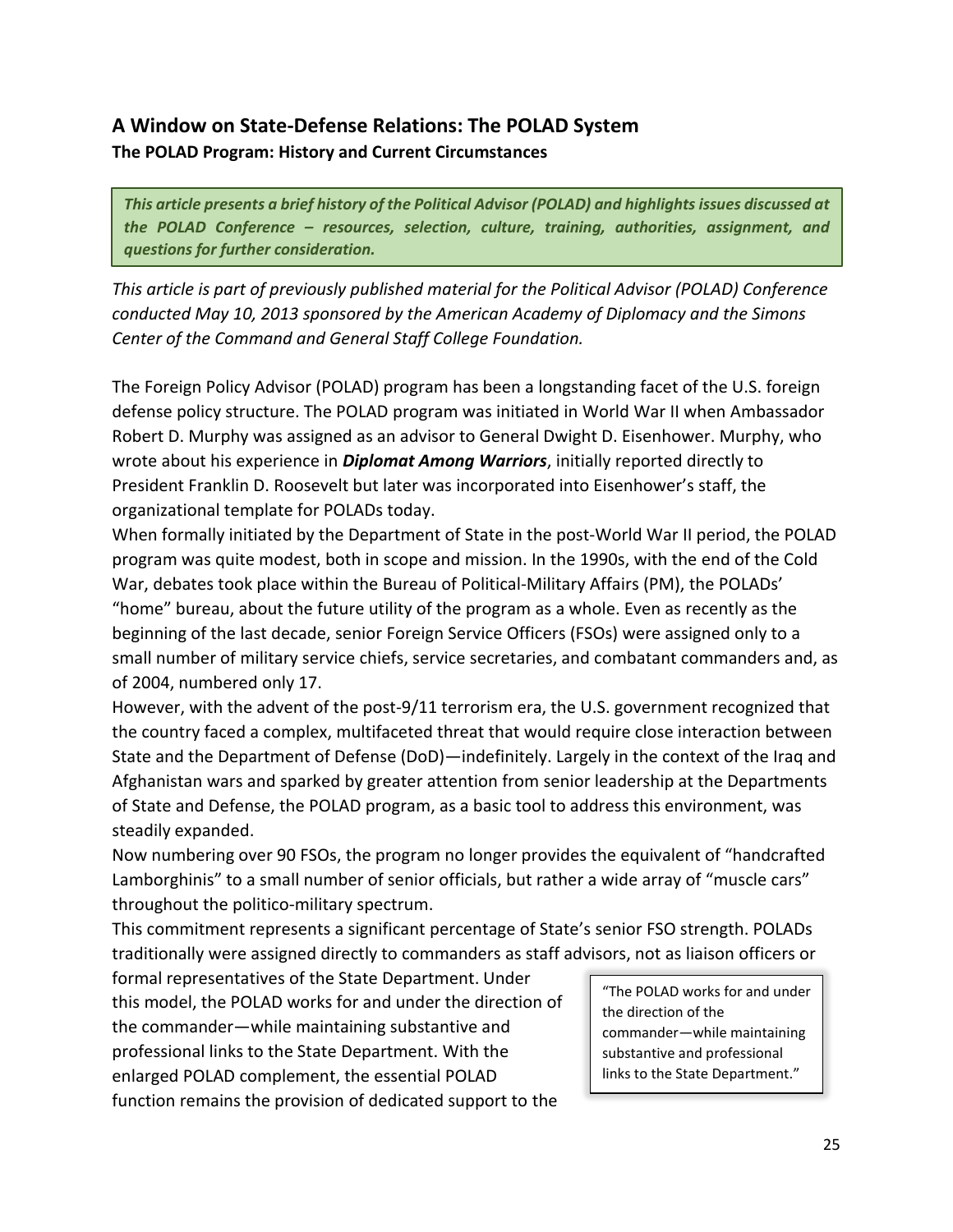military officer and staff to which the POLAD is assigned. While "reach back" to State is meant to channel effective information to the commander, the POLAD is not a State representative on the military staff. Rather, the commander "owns" the POLAD. For State, the POLAD provides a straight channel to top-level military command echelons. For Defense, the officer provides insight into policy and the workings of the State Department, personal advice, and a conduit for expanding a commander's influence.

The latest State-Defense Memorandum of Understanding on exchange of personnel between the two departments (January 4, 2012) sets forth terms of personnel exchange of nonreimbursable positions. It reiterates the State-Defense staff relationship while formalizing the significant expansion in the numbers.

For POLADs, it institutionalizes the program's growth and constitutes a State commitment to maintain the program at the current level. However, it also commits DoD to significantly increase uniformed military personnel at State. The number of military officers working at State is expected to more than double.

The State program is administered by a small office within the Political-Military Bureau. The number of FSOs seeking POLAD positions has risen in recent years, reflecting heightened career interest in interacting with senior military officers. POLAD work requirements are integrated with the tenets of State's Quadrennial Diplomacy and Development Review (QDDR), providing greater promotion potential.

The expansion is aimed at increased whole-of-government integration, as well as furthering more sophisticated civil-military operational concepts. While the formal job description for POLADs has not changed, the dramatic increase in their number and distribution throughout the military command structure—a significant thickening of the personnel connective tissue has interesting implications for cooperation between the State Department and DoD. Key Observations and Recommendations General: Conferees uniformly praised the expanded POLAD program as an important advance toward greater whole-of-government integration and an essential contribution to increased State-Defense understanding and coordination—a matching of resources to needs. At the same time, all recognized that State has a limited bench and even the 90+ POLAD billets represent a significant strain on the Foreign Service personnel base. With the impetus of the State Department's QDDR, POLAD assignments are increasingly sought as fulfilling promotion requirements for interagency experience. There is no shortage of bidders for POLAD posts—an anticipated 400 for 40 openings next year.

Program management: Organizers of the conference encountered a great deal of difficulty in identifying a point of contact for the POLAD program in the DoD, unlike the Department of State where a specific office in the Bureau of Political-Military Affairs is responsible for program management. The organizers recommend that DoD identify a POLAD point of contact equivalent to the PM/POLAD office at State, at a minimum, for the purposes of information and coordination.

**Resources**: There are limited funds and personnel to support an effective POLAD program, and no prospect of expanding the number of full time equivalent (FTE) positions much beyond 90. It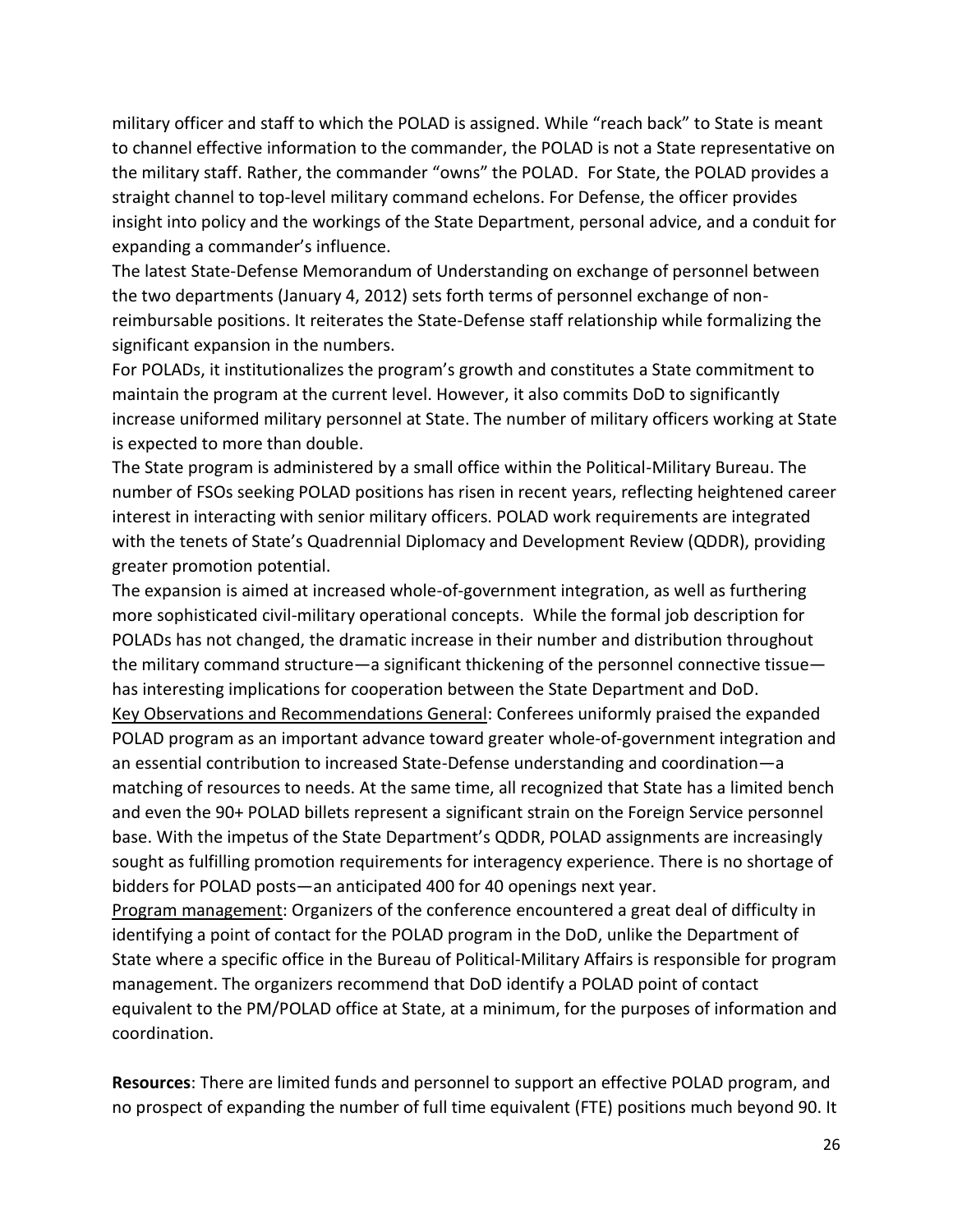is possible, however, to re-allocate positions to ensure POLADs go where they are most needed. Reciprocal military billets in the Political-Military Bureau and regional bureaus at State, as provided in the State-Defense MOU, are useful, both for the experience of the military personnel involved and for their interaction with counterpart State Department officials. The number of POLADs assigned to lower level commands should remain limited because of the overall limitations on the size of the POLAD corps. When such assignments are considered essential, it is important that the POLADs have maximum opportunity to bond with the unit before deployment. State should also draw on retired FSOs as needed to fill POLAD ranks.

**Selection**: Consideration should be given to formalizing the processes of State selection and DoD acceptance to obtain optimum agreement on job qualifications and requirements.

"Personal 'chemistry' appears to be the key to an effective POLAD-commander relationship."

Particularly at the most senior levels, personal "chemistry" appears to be the key to an effective POLAD-commander relationship. Care should be taken to provide commanders with slates of good candidates. The right person is important—but even more important is avoiding assignment of the wrong person.

Commanders should interview potential POLADs personally and have the opportunity to interact with them on a temporary trial basis if necessary. Both commander and prospective POLAD should be able to step back from an assignment. Regional Bureaus and/or the PM Bureau should have input and/or review POLAD efficiency reports written by senior military commanders.

**Culture**: Moving from State to the more structured and planning-based environment of a military command requires a flexibility and willingness to adapt not always found in Foreign Service ranks. Combatant commanders and service chiefs tend to want ambassador-rank

POLADs, but some worry that an experienced chief of mission may not adapt easily to a staff role. An effective POLAD should be agile, aware of the working environment, and able to provide value by having detailed knowledge of the State Department and its equities. State should reach out more to POLADs, providing greater support, backup, and regular connectivity. The Foreign Service Institute (FSI) should establish a mechanism to track, develop, and evaluate the POLAD experience.

"An effective POLAD should be agile, aware of the working environment, and able to provide value by having detailed knowledge of the State Department and its equities."

**Training**: While only some military officers need exposure to State, most diplomats need exposure to the military. Appropriate education for junior- and middle grade FSOs should include at least basic orientation on the U.S. military. This experience could be combined, at least for some, with assignments to work with and in military organizations.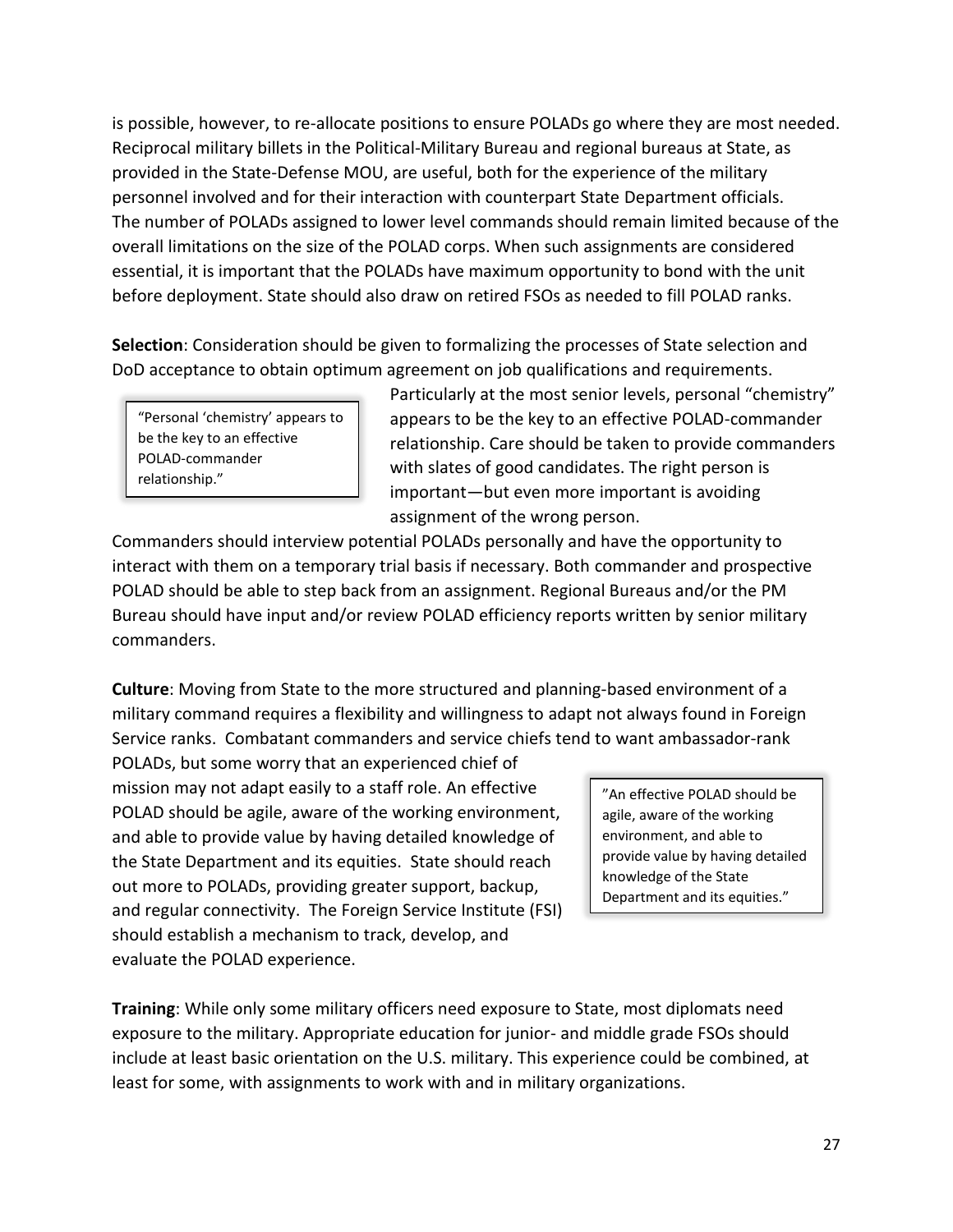Selected mid-level officers should be offered three to six month temporary duty stints at military commands. Likewise, POLADs without previous military experience or exposure should have assignment-specific training/orientation on military culture and especially the role of military planning doctrine. This training should be much more comprehensive than the current three day FSI program—at least three weeks, including some field exposure.

**Authorities**: POLADs should have a solid understanding of the complementary and convergent roles and authorities of State and DoD as codified in Title 22 and Title 10. This background may facilitate sensitive navigation of differing priorities that may emerge between military commanders and their counterparts at State and embassies in their respective areas of responsibility.

**Assignment at brigade level**: There is significant military interest in having mid-grade political advisors down-range, even at brigade level. Such assignments are difficult for State to resource, although there has been a push to get more mid-grade officers into the program. There is not enough depth at State or in the POLAD program to staff such assignments. If the officer pool cannot be expanded, there is a danger that less-than qualified officers may be offered for available POLAD positions.

#### **Questions for Further Consideration**

Senior military commanders have often regretted the lack of a State Department partner at the Regional Geographic Command level. Although State's regional assistant secretaries would appear to be the obvious officials to fulfill this role, such coordination has not occurred.

- Does an expanded presence of State Department officers across DoD's operational command level offer an opportunity to pursue this objective?
- What is the possible interest for the State Department in this perspective?
- More broadly, what constructive actions could State initiate to take advantage of possible opportunities offered by the expanded POLAD presence to improve State-Defense relations?

• At the same time, what initiatives could DoD and especially the combatant commands take to exploit possible opportunities for better State-Defense cooperation?

• As the U.S. involvement in Iraq and now Afghanistan winds down, some commentators have speculated that there is a need and an opportunity for a re-balancing of the roles and responsibilities between State and DoD. If such is desired, in a post-Iraq and Afghanistan world, can the expanded POLAD program play a role? And if so, how?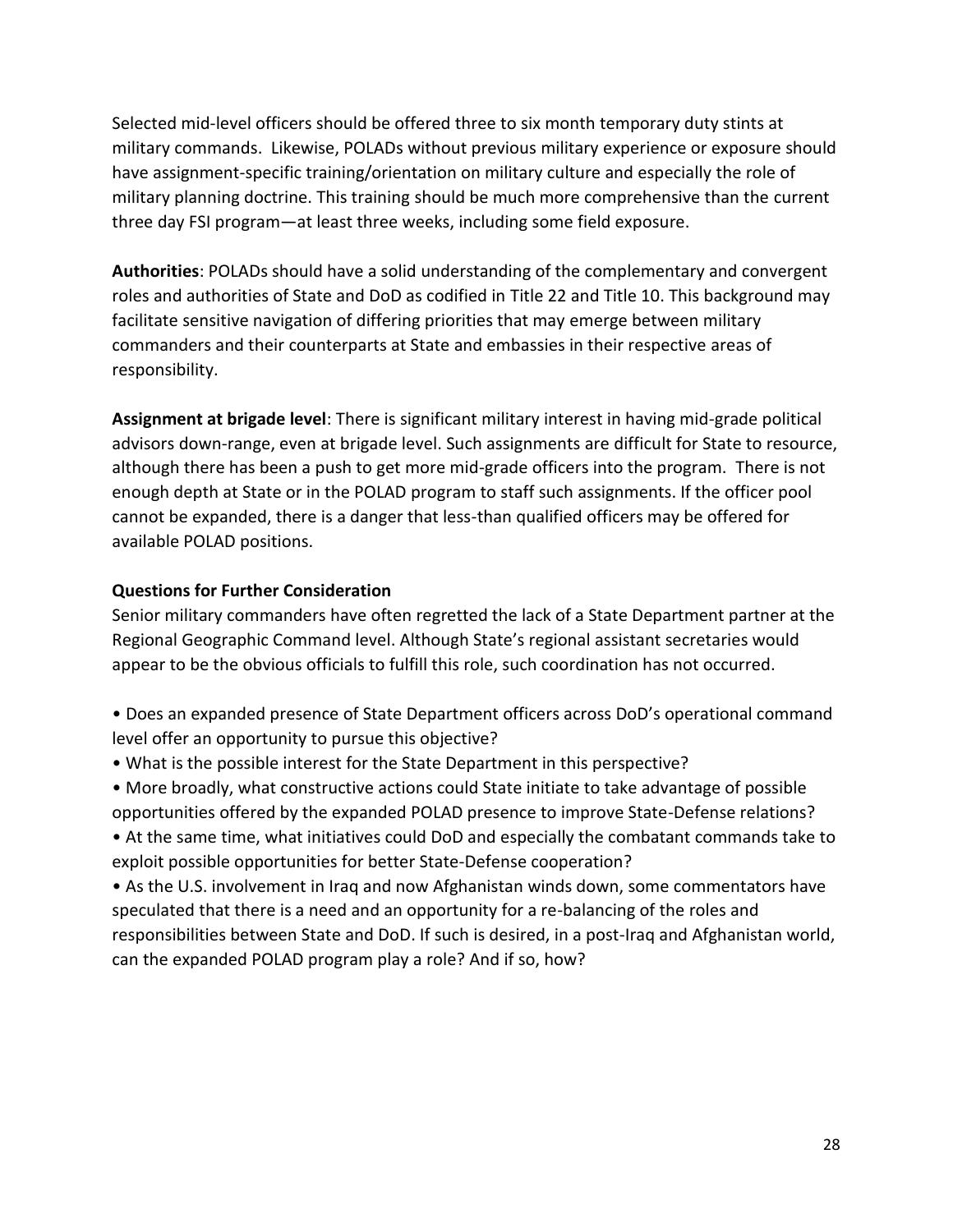# **US. Army South Foreign Policy Advisor Dr. Bridget F. Gersten**

*Dr. Bridget Gersten discusses her experiences and insights as the Political Advisor (POLAD) to US Army South – the roles, daily activities, challenges, experiences, and goals of the POLAD.*

*This article was first printed in the January 2015 issue of US Army South's Defense & Fraternity and written by the U.S. Army South Public Affairs Office* 

*Dr. Bridget F. Gersten served as the Foreign Policy Advisor to U.S. Army South from 2015 to 2017. Prior to joining Army South as the Foreign Policy Advisor, she was assigned as Senior Fellow at the Fletcher School of Law and Diplomacy in Medford, Mass., where she focused on policy making and security studies and taught a U.S. Public Diplomacy course.* 

*Before joining Anny South, Gersten held a variety of public affairs positions in U.S. Embassies abroad, advocating foreign pol icy during her public diplomacy tours of duty in Saudi Arabia, Afghanistan, Colombia, Russia, Tunisia and Washington, D.C.* 

#### **Can you please explain your role as the Foreign Policy Advisor at U.S. Army South?**

**BG** - My role as the Foreign Policy Advisor , also known as "POLAD," short for Political Advisor, is to provide U.S. Army South's Commanding General and the Command team with analysis on foreign policy and foreign affairs issues in the area of responsibility.

As a career diplomat and Foreign Service Officer with the Department of State, I am an interagency bridge, of sorts, between the DOD and the DOS, passing on my insights, professional knowledge, and substantive field experience to the command, in support of the commander's intent.

In today's globalized, interconnected, and multicultural world-with 24/7 communications at our disposal-foreign affairs work is highly challenging and demanding. Add to this the fact that we, as a nation, are faced with a plethora of threats that work against global peace and prosperity, and you get a sense of how an understanding of foreign policy and foreign affairs is critical to achieving the success we strive for in both the diplomatic and security arenas.

In a nutshell, my role is to explain foreign affairs developments as they unfold and provide reach back to the Department of State to create a closer nexus between the diplomatic and defense perspectives.

#### **What is typical day like for you?**

**BG** - First, let me say I love my job at Army South. As I like to say, there is never a dull moment. I start and end each day by reading State Department reporting and guidance on developments in the AOR. Given the range of countries in the region, and international foreign policy priorities that are the focus of both DOS and DOD professionals, there is a fair amount of reporting every day.

As a result, I have to decide which countries and issues to focus on, depending on the command's top priorities at any given moment. If the commanding general is due to travel for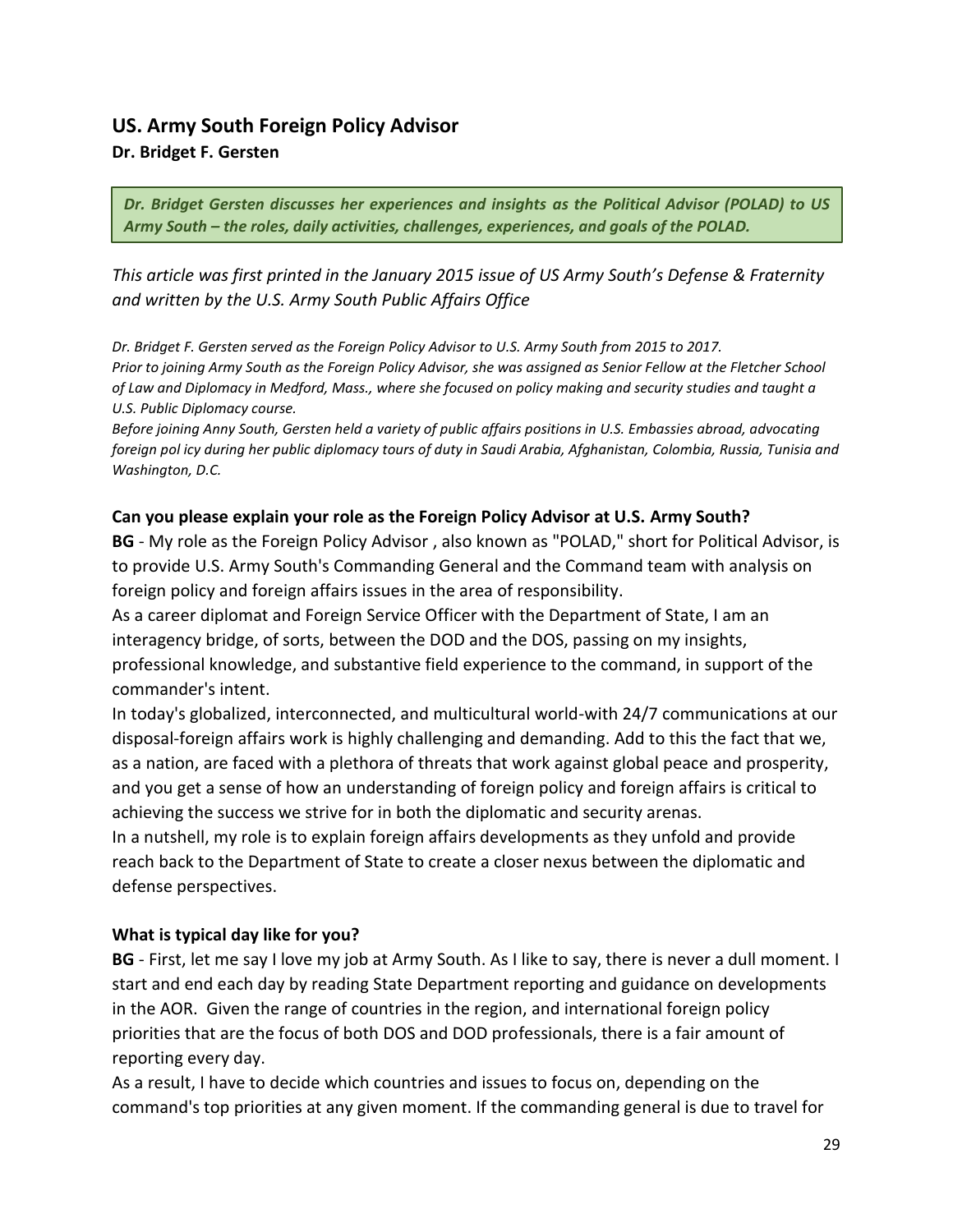staff talks or key leader engagements, I pay close attention to what is happening on the policy and political front in those countries. I also interact with Embassy leadership in the AOR. Early in the day, I also sift through multiple news reporting sources, in English, Spanish, and Portuguese, from DOS, DOD, and major news outlets, as well as morning and afternoon reports from State's Special Operations Center-an important source of breaking news. But reading and analyzing all of this would serve little purpose if I was not synthesizing what I think matters most to the CG, command team, and broader command community.

So that's what I do: I make my colleagues here aware of foreign policy issues during meetings and more informal interactions with them.

But that's not all. Beyond my work as Army South's POLAD, I have my FSO life to attend to as well, by communicating with both U.S. Southern Command POLAD colleagues and State desk officers back at headquarters in a variety of State bureaus, to remain networked and to keep abreast of a breadth of issues in the AOR.

## **Can you describe some of the challenges you have as the FPA here at U.S. Army South?**

**BG** - Acronyms! State and DOD use a variety of acronyms that tie both cultures together as closely knit professional communities. But there's more to it than just learning new acronyms

"These acronyms, once decoded, mirror critical differences in how colleagues at State and DOD approach every facet of their professional existences."

every day: These acronyms, once decoded, mirror critical differences in how colleagues at State and DOD approach every facet of their professional existences. In a way, acronyms are a language in and of themselves, and within both organizations-DOS and DOD- they spell out particulars of the organization's hierarchy, organization, training, forms of address, and more.

Initially, understanding ranks was another challenge,

namely the insignia on uniforms that tell you who is what rank. Having lived in foreign cultures for over 15 years as a Foreign Service Officer -in Tunisia, Russia, Colombia, Afghanistan, and Saudi Arabia -and before that in Italy and Czechoslovakia-I know the importance of speaking the local language and being respectful within a foreign culture. As a DOS civilian at a DOD command, there are some similarities here, in the sense that I felt more at ease and effective once I became conversant, so to speak, in the language and symbols that are part of Army culture.

# **What do you enjoy most about being a part of U.S. Army South?**

**BG** - There are really many things I enjoy about being a part of the team here. First, I like serving as a member of the command group where I communicate directly with the commanding general and directors each day, listening to priorities and immediate business at hand and looking for ways to add value to that conversation, from a foreign policy perspective. Second, I like being surrounded by highly competent, professional, and dedicated officers, enlisted service members, and civilians who pour their heart and soul into the important work they do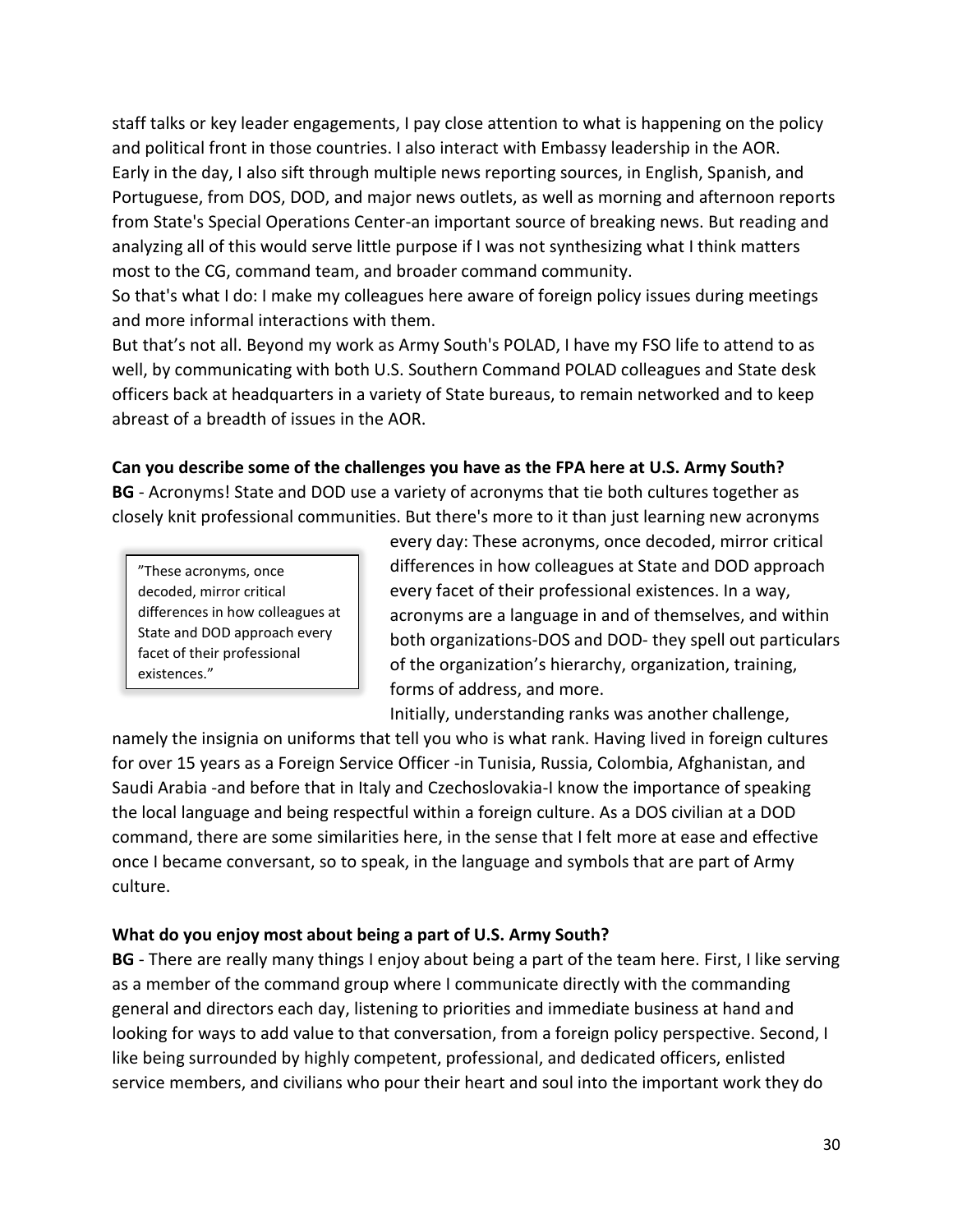in service to their nation. It's a tough world out there and we are all working to safeguard American freedom, values, and liberty -with many risking life and limb.

Finally, I cannot express how thankful I am to be living leadership as I watch the commanding general and directors in action, always looking out for team members and being excellent mentors. I must say that shortly after arriving I said to myself, "This is better than any leadership course," with each interaction and encounter an opportunity from which to learn and grow professionally.

I am very impressed as well by the importance the command puts on recognition through its many ceremonies and celebrations when promotions and retirements occur.

# **Throughout your career you've had many interesting experiences. Can you share one or two that stand out?**

**BG** - Well, where to start! I am thankful that my career has been so rich and blessed with the people I have met along the way. One of my favorite moments was when I traveled to Siberia with colleagues from the U.S. Embassy in Moscow and we set up a summer education program for youth from the Republic of Tuva, near Mongolia. The program was done in partnership between the U.S. and Russia, aiming to develop mutual understanding and trust between the two countries.

It was a project I initiated from scratch, allowing me to use my creativity and critical thinking skills in a leadership position with both American colleagues and the local community. My husband and I later traveled to the region to experience first-hand the wonders of the Russian steppe, Tuvan throat singing -a type of acapella range of singing that sounds like four people singing at once, out of one human being-and Bactrian, two-humped camels. I am thankful to have done my part to develop mutual understanding between two countries that spent decades in the shadows of the Cold War.

## **What do you hope to accomplish during your time at Army South?**

**BG** - I hope to be seen by the broadest number of colleagues here as a contributing member of the command, providing assistance to anyone who may need it. I also hope to provide the command with insights into State's thinking and perspective, and shed light on foreign policy issues as reflected in State's bilateral talks, strategic dialogues, public diplomacy programs and products, and Quadrennial Diplomacy and Development Review. Lastly, as I move forward in my diplomatic career, I hope to weave all of the good I will have gained as POLAD here into my jobs in the senior ranks of the Foreign Service, strengthening further the tight bonds between State and DOD.